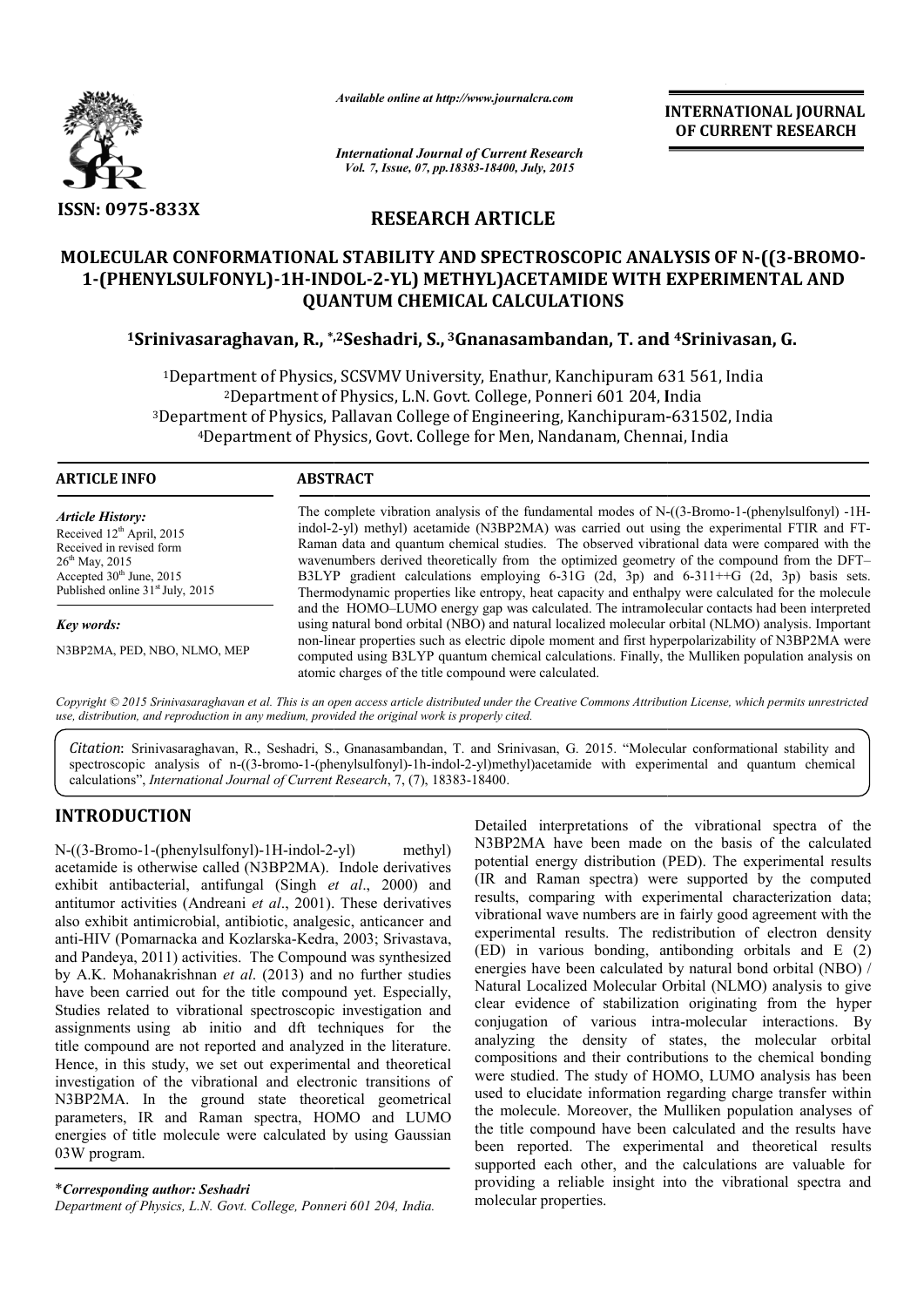#### **Experimental**

The compound N-((3-Bromo-1-(phenylsulfonyl)-1H-indol-2 yl)methyl)acetamide (N3BP2MA) was a synthesized one and reported in Literature (Umadevi *et al*., 2013) and used as such without further purification to record FTIR and FT Raman spectra. The FTIR spectrum of the compounds is recorded in the region  $4000 - 400$  cm<sup>-1</sup> in evacuation mode on Bruker IFS 66V spectrophotometer using KBr pellet technique (solid phase) with 4.0 cm<sup>-1</sup> resolutions. The FT-Raman spectra of these compounds are also recorded in the same instrument with FRA 106 Raman module equipped with Nd: YAG laser source operating at  $1.064$  µm line widths with 200 mW power. The spectra are recorded in the range of  $3500-100$  cm<sup>-1</sup> with scanning speed of 30 cm<sup>-1</sup> min<sup>-1</sup> of spectral width 2 cm<sup>-1</sup>. The frequencies of all sharp bands are accurate to  $\pm 1$  cm<sup>-1</sup>. The spectral measurements were carried out at Sophisticated Analytical Instrumentation Facility, IIT, Chennai, India.

#### **Computational details**

A complete information regarding the structural characteristics and the fundamental vibrational modes of N-((3-Bromo-1- (phenylsulfonyl)-1H-indol-2-yl)methyl)acetamide(N3BP2MA), has been carried out using the B3LYP correlation functional calculations. The calculations of geometrical parameters in the ground state were performed using the Gaussian 09 (Frisch *et al*., 2004) program. DFT calculations were carried out with Becke's three-parameter hybrid model (Becke, 1993) using the Lee–Yang–Parr correlation (Lee *et al*., 1988) functional (B3LYP) method. The geometry optimization was carried out using the initial geometry generated from standard geometrical parameters of the B3LYP method with 6-31G (2d, 3p) and 6- 311++G (2d, 3p) basis sets. The optimized geometry was determined by minimizing the energy with respect to all geometrical parameters without imposing molecular symmetry constraints. Harmonic vibrational wavenumbers were calculated using analytic second derivatives to confirm the convergence to minima in the potential surface. At the optimized structure of the examined species, no imaginary wavenumber modes were obtained, proving that a true minimum on the potential surface was found. The calculated frequencies are scaled according to the work of Rauhut and Pulay (Pulay *et al*., 1983; Rauhut and Pulay, 1995), a scaling factor of 0.9613 was used for both basis sets. According to Scaled Quantum Mechanics (SQM) procedure using selectively scaling in the natural internal coordinate representation (Fogarasi *et al*., 1985; Fogarasi *et al*., 1992), the transformation of force field; subsequent normal coordinates analysis and calculation of the Potential Energy Distribution (PED) were done on a PC with the MOLVIB program (version V7.0-G77) written by Sundius (Sundius, 1990; Sundius, 2002; MOLVIB, 2002). By the use of the GAUSSVIEW molecular visualization program (Frisch *et al*., 2000) along with available related molecules; the vibrational frequency assignments were made by their PED with a high degree of confidence. The PED elements provide a measure of each internal coordinate's contribution to the normal coordinates.

## *Prediction of Raman intensities*

The Raman activities (*Si*), calculated by the Gaussian 03 programs, were converted to relative Raman intensities (*Ii*) using the following relationship

$$
f(v_{o} - v_{i})^{4} S_{i}
$$

$$
v_i(1-\exp(-hc\nu_i/kT))
$$

where  $v_0$  is the exciting frequency (in cm<sup>-1</sup> units);  $v_i$  is the vibrational wave number of the i<sup>th</sup> normal mode; h, c, k are the universal constants and *f* is the suitably chosen common scaling factor for all the peak intensities.

# **RESULTS AND DISCUSSION**

## **Molecular geometries**

 $I_i =$ 

In order to find the most optimized geometry, the energies were carried out for N3BP2MA, using B3LYP/6-311G(2d,3f) method and basis set for various possible conformers. There are Twelve conformers for N-((3-Bromo-1-(phenylsulfonyl)-1Hindol-2-yl)methyl)acetamide (N3BP2MA). The computationally predicted various possible conformers obtained for the compound N3BP2MA is shown in Fig. 1. The total energies obtained for these conformers were listed in Table 1.

**Table 1. Total energies of different conformations of N3BP2MA calculated at the B3LYP/6-311++G(2d,3p) level of theory**

| S. No | Conformers     | Energy (kJ/Mol) |
|-------|----------------|-----------------|
| 1     | C <sub>1</sub> | 327.7877        |
| 2     | C <sub>2</sub> | 344.4413        |
| 3     | C <sub>3</sub> | 930.7399        |
| 4     | C <sub>4</sub> | 393.3612        |
| 5     | $C_5$          | 449.6941        |
| 6     | $C_6$          | 364.1442        |
| 7     | C <sub>7</sub> | 416.9442        |
| 8     | $C_8$          | 327.5515        |
| 9     | C <sub>9</sub> | 1743.7506       |
| 10    | $C_{10}$       | 366.6712        |
| 11    | $C_{11}$       | 398.4375        |
| 12    | $C_{12}$       | 514.3921        |

It is clear in Table 1, the structure optimizations have shown that the conformer  $C_1$  have produced the global minimum energy of  $327.7877KJ/Cal$ . Therefore,  $C_1$  form is the most stable conformer than the other conformers. The optimized molecular structure with the numbering of atoms of the N3BP2MA is shown in Fig. 2. The most optimized structure parameters of N3BP2MA calculated by DFT-B3LYP levels with the  $6-31G(2d,3p)$  and  $6-311++G(2d,3p)$  basis set are listed in the Table 2 in accordance with the atom numbering scheme given in Fig. 2. The optimized molecular structure of N3BP2MA belongs to  $C_1$  point group symmetry. Table 2 compares the calculated bond lengths and angles for N3BP2MA with those experimentally available from literature value (Ramathilagam *et al*., 2014).

From the theoretical values, we can find that most of the optimized bond angles slightly differ from the experimental values, due to the theoretical calculations belong to isolated molecules in the gaseous phase and the experimental results belong to molecules in the solid state. The theoretical values for the N3BP2MA molecule were compared with the experimental values by means of the root mean square deviation values.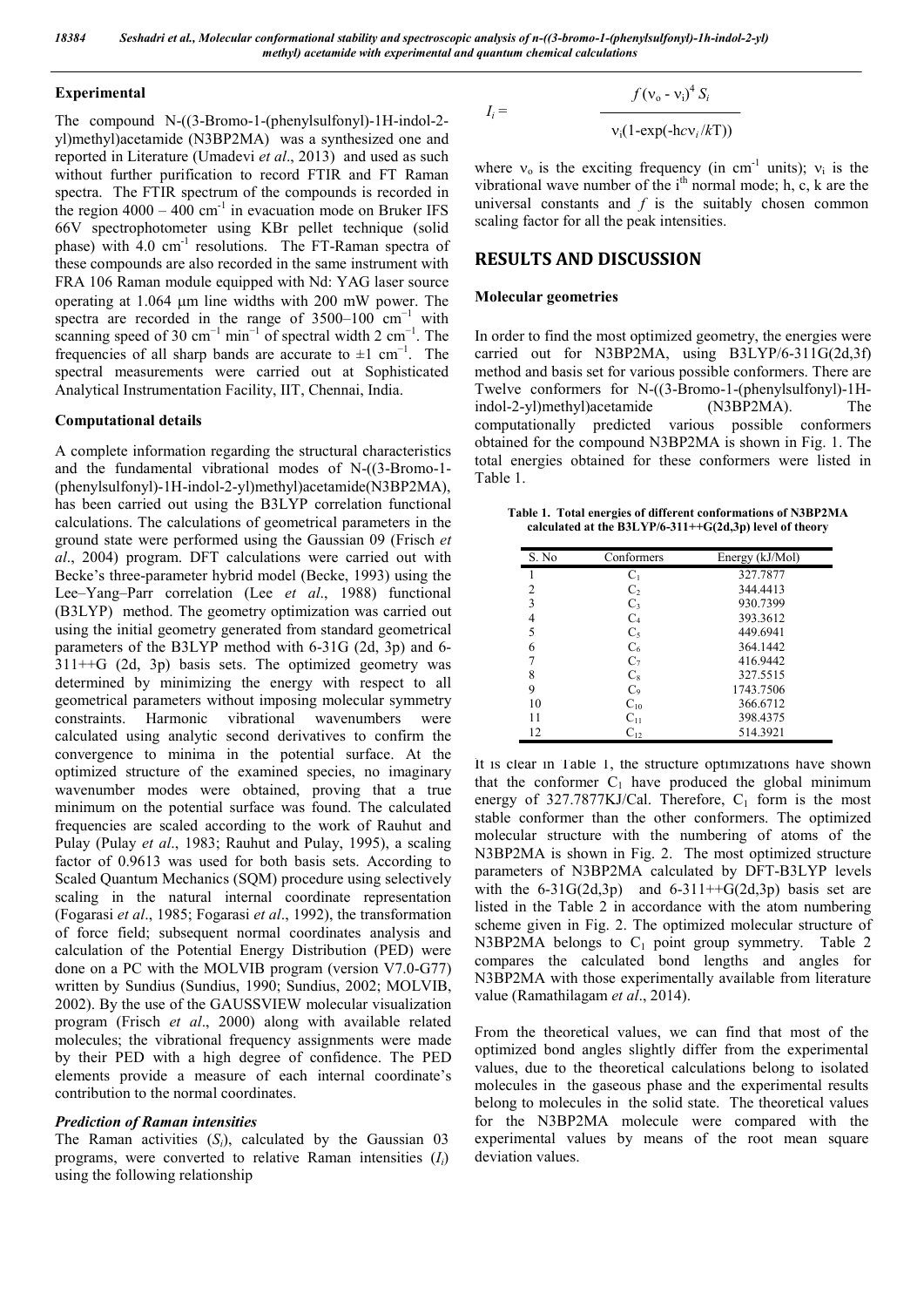#### Molecular parameter ( $\AA$ ) Expt. 6-31g(2d,3p) 6-311++g(2d,3p) 6-311++g(2d,3p)  $C_1 - C_2$  1.387 1.410 1.401  $C_1-O_3$  1.216 1.216 1.229 1.218  $C_1$ -N<sub>4</sub> 1.420 1.420 1.393 1.415  $C_2-H_{25}$  0.930 0.930 1.093 0.987  $C_2-H_{26}$  0.930 0.930 1.093 0.987  $C_2-H_{27}$  0.930 0.930 1.093 0.987  $N_4$ -C<sub>5</sub> 1.396 1.396 1.412  $N_4$ -H<sub>28</sub> 0.980 0.980 1.009 0.994  $C_5-C_7$  1.389 1.413 1.408  $C_5$ -H<sub>29</sub> 0.930 0.930 1.086 0.988  $C_5$ -H<sub>30</sub> 0.988 0.930 1.097 1.097 0.988  $N_6$ -C<sub>7</sub> 1.396 1.412 1.412  $N_6$ -C<sub>14</sub> 1.396 1.413 1.412  $C_7-C_8$  1.388 1.367 1.393  $C_8-C_9$  1.450 1.450 1.438 1.452  $C_8$ -Br<sub>24</sub> 1.839 1.839 1.839 1.839 1.839 1.839 1.839 1.839 1.839  $C_9 - C_{10}$  1.392 1.392 1.401 1.393  $C_9 - C_{14}$  1.392 1.415 1.397  $C_{10}$ -C<sub>11</sub> 1.388 1.388 1.387 1.390  $C_{10}$ -H<sub>31</sub> 0.930 0.930 1.085 0.992  $C_{11}$ -C<sub>12</sub> 1.402 1.392 1.407 1.402  $C_{11}$ -H<sub>32</sub> 0.930 0.930 1.086 0.992  $C_{12}$ -C<sub>13</sub> 1.392 1.392 1.391 1.391 1.392 1.391 1.392 1.392 1.392 1.392 1.392 1.392 1.392 1.392 1.392 1.392 1.392 1.392 1.392 1.392 1.392 1.392 1.392 1.392 1.392 1.392 1.392 1.392 1.392 1.392 1.392 1.392 1.392 1.392 1.3  $C_{12}$ -H<sub>33</sub> 0.980 0.980 1.086 0.992  $C_{13}$ -C<sub>14</sub> 1.384 1.401 1.402  $C_{13}$ -H<sub>34</sub> 0.980 0.980 1.081 0.992  $N_6 - S_{15}$  1.753  $S_{15}$ -O<sub>16</sub> 1.422 1.429 1.429 1.426  $S_{15}$ -O<sub>17</sub> 1.422 1.422 1.428 1.425  $S_{15}$ -C<sub>18</sub> 1.743 1.743 1.790 1.746  $C_{18}$ -C<sub>19</sub> 1.392 1.392 1.397 1.397 1.395  $C_{18}$ -C<sub>23</sub> 1.392 1.392 1.397 1.392  $C_{19}$ -C<sub>20</sub> 1.388 1.388 1.394 1.394 1.390 1.390 1.390 1.390 1.390 1.390 1.390 1.390 1.390 1.390 1.390 1.390 1.390 1.390 1.390 1.390 1.390 1.390 1.390 1.390 1.390 1.390 1.390 1.390 1.390 1.390 1.390 1.390 1.390 1.390 1.3  $C_{19}$ -H<sub>35</sub> 1.105 1.105 1.105 1.105 1.083 1.105  $C_{20}$ -C<sub>21</sub> 1.388 1.388 1.397 1.397 1.397  $C_{20}$ -H<sub>36</sub> 0.980 0.980 1.085 0.992  $C_{21}$ -C<sub>22</sub> 1.388 1.388 1.396 1.396 1.394  $C_{21}$ -H<sub>37</sub> 0.960 0.960 1.086 0.992  $C_{22}$ -C<sub>23</sub> 1.394 1.386 1.395 1.395 1.394 1.395  $C_{22}$ -H<sub>38</sub> 0.960 0.960 1.085 0.992  $C_{23}$ -H<sub>39</sub> 0.960 0.960 1.086 0.992 Bond Angle ( $\degree$ )<br>C<sub>2</sub>-C<sub>1</sub>-O<sub>3</sub>  $C_2 - C_1 - O_3$  121.800 121.300 121.300 121.500  $C_2-C_1-N_4$  110.600 113.300 113.200 113.200  $C_1 - C_2 - H_{25}$  109.500 111.900 111.900 110.300  $C_1 - C_2 - H_{26}$  109.500 108.600 108.600 110.600  $C_1 - C_2 - H_{27}$  109.500 108.700 108.700 108.700  $O_3$ -C<sub>1</sub>-N<sub>4</sub> 121.100 121.100 121.400 121.300  $C_1$ -N<sub>4</sub>-C<sub>5</sub> 122.020 123.300 123.300 123.300 122.700  $C_1-N_4-H_{28}$  118.080 119.100 118.300  $H_{25}$ -C<sub>2</sub>-H<sub>26</sub> 109.100 109.500 109.000 109.000 109.000 109.000 109.000 109.000 109.000 109.000 109.000 109.100  $H_{25}$ -C<sub>2</sub>-H<sub>27</sub> 109.000 109.500 109.100 109.100 109.100 109.100  $H_{26}$ -C<sub>2</sub>-H<sub>27</sub> 109.100 109.500 109.700 109.700 109.700 109.700  $C_5$ -N<sub>4</sub>-H<sub>28</sub> 117.300 117.300 117.300 117.300  $N_4$ -C<sub>5</sub>-C<sub>7</sub> 116.100 115.800 115.800 116.100  $N_4$ -C<sub>5</sub>-H<sub>29</sub> 107.400 107.400 107.400 107.400 107.400  $N_4$ -C<sub>5</sub>-H<sub>30</sub> 107.900 107.900 107.900 107.900 107.900  $C_7-C_5-H_{29}$  109.500 109.500 110.000 1009.400  $C_7-C_5-H_{30}$  109.500 109.500 110.000 109.300  $C_5-C_7-N_6$  126.500 126.900 126.900 126.900  $C_5-C_7-C_8$  126.500 126.300 126.300 126.300  $H_{29}$ -C<sub>5</sub>-H<sub>30</sub> 109.700 109.500 109.500 109.700  $C_7$ -N<sub>6</sub>-C<sub>14</sub> 107.600 107.900 107.900 107.900 107.900  $N_6$ -C<sub>7</sub>-C<sub>8</sub> 110.600 110.600 110.800 110.800 110.500  $N_6$ -C<sub>14</sub>-C<sub>9</sub> 110.600 110.600 110.500 110.500 110.400  $N_6$ -C<sub>14</sub>-C<sub>13</sub> 129.700 130.200 130.700 130.200  $C_7-C_8-C_9$  112.300 110.700 111.600  $C_7-C_8-Br_{24}$  113.800 115.400 115.400 115.400 112.800  $C_9 - C_8 - Br_{24}$  112.900 112.900 112.900 112.900  $C_8-C_9-C_{10}$  123.300 123.200 123.500  $C_8-C_9-C_{14}$  115.900 116.100 116.100 116.100 116.100  $C_{10}$ -C<sub>9</sub>-C<sub>14</sub> 119.400 120.700 120.700 120.400

 $C_9 - C_{10} - C_{11}$  117.100 118.500 118.600 118.600  $C_9-C_{10}H_{31}$  119.400 119.800 119.800 119.400

#### **Table 2. Molecular parameters of N3BP2MA**

Continue………..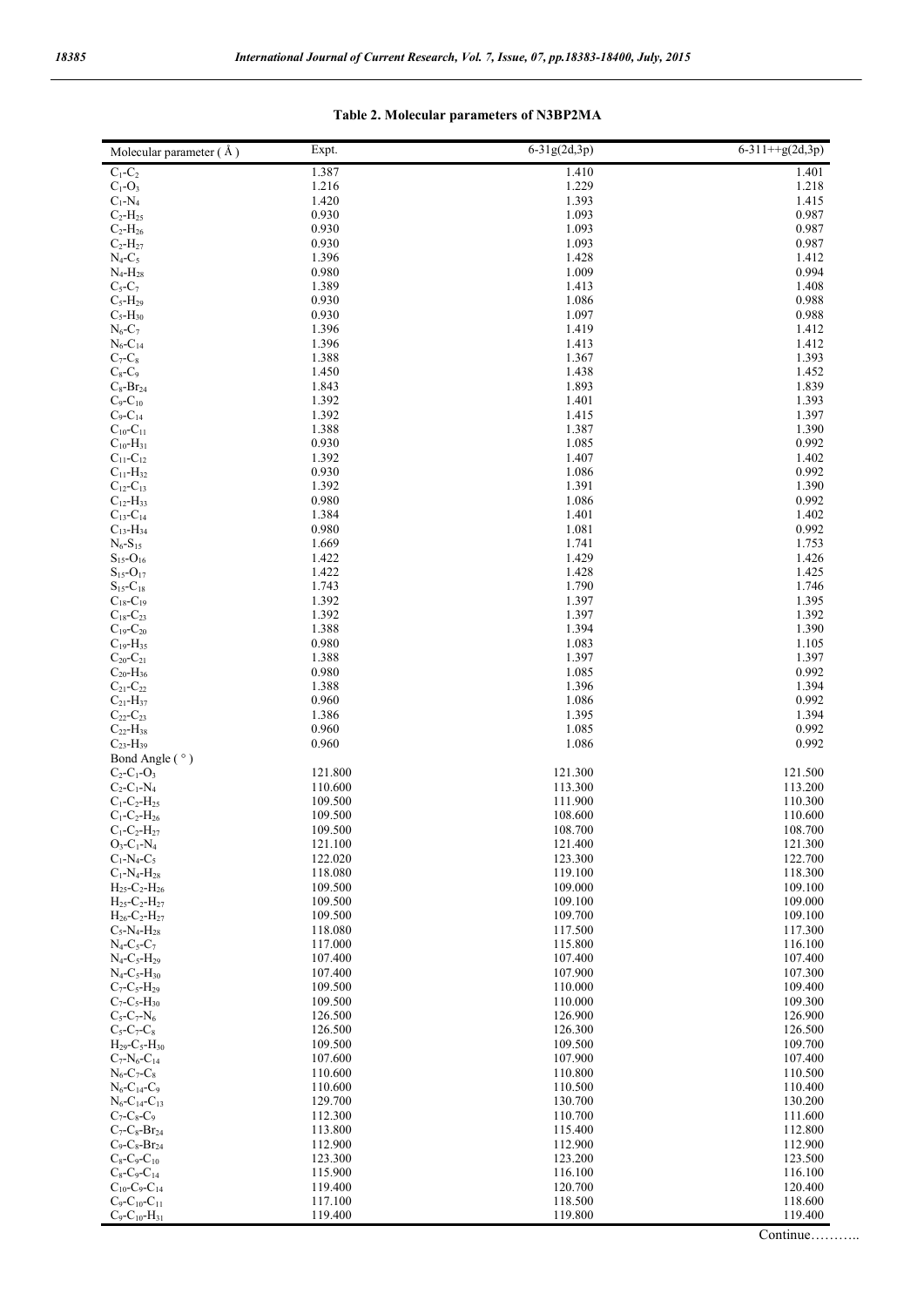*18386 Seshadri et al., Molecular conformational stability and spectroscopic analysis of n-((3-bromo-1-(phenylsulfonyl)-1h-indol-2-yl) methyl) acetamide with experimental and quantum chemical calculations*

| $C_9 - C_{14} - C_{13}$                    | 119.100 | 119.800 | 119.400 |
|--------------------------------------------|---------|---------|---------|
| $C_{11}$ - $C_{10}$ - $H_{31}$             | 120.500 | 121.700 | 121.000 |
| $C_{10}$ - $C_{11}$ - $C_{12}$             | 120.500 | 120.500 | 121.000 |
| $C_{10}$ - $C_{11}$ - $H_{32}$             | 119.400 | 119.900 | 119.700 |
| $C_{12}$ - $C_{11}$ - $H_{32}$             | 119.400 | 119.600 | 119.300 |
| $C_{11}$ - $C_{12}$ - $C_{13}$             | 121.900 | 121.900 | 121.800 |
| $C_{11}$ - $C_{12}$ -H <sub>33</sub>       | 119.400 | 119.400 | 119.200 |
| $C_{13}$ - $C_{12}$ -H <sub>33</sub>       | 119.000 | 118.700 | 119.000 |
| $C_{12}$ -C <sub>13</sub> -C <sub>14</sub> | 119.000 | 117.700 | 117.900 |
| $C_{12}$ - $C_{13}$ -H <sub>34</sub>       | 122.000 | 121.800 | 121.700 |
| $C_{14}$ - $C_{13}$ -H <sub>34</sub>       | 122.000 | 121.500 | 121.400 |
| $C_7-N_6-S_{15}$                           | 122.020 | 122.363 | 122.135 |
| $C_{14}$ -N <sub>6</sub> -S <sub>15</sub>  | 127.030 | 127.758 | 127.282 |
| $O_{16}$ -S <sub>15</sub> -O <sub>17</sub> | 120.110 | 120.300 | 120.100 |
| $O_{16} - S_{15} - C_{18}$                 | 108.500 | 108.600 | 108.300 |
| $O_{17} - S_{15} - C_{18}$                 | 108.500 | 108.600 | 108.500 |
| $S_{15}$ -C <sub>18</sub> -C <sub>19</sub> | 118.700 | 118.700 | 118.600 |
| $S_{15}$ -C <sub>18</sub> -C <sub>23</sub> | 120.300 | 119.800 | 120.300 |
| $C_{19}$ -C <sub>18</sub> -C <sub>23</sub> | 120.700 | 121.200 | 120.400 |
| $C_{18}$ -C <sub>19</sub> -C <sub>20</sub> | 120.400 | 119.900 | 120,000 |
| $C_{18}$ - $C_{19}$ -H <sub>35</sub>       | 119.800 | 120.200 | 119.900 |
| $C_{18}$ - $C_{23}$ - $C_{22}$             | 118.300 | 118.300 | 118.500 |
| $C_{18}$ - $C_{23}$ - $H_{39}$             | 120.700 | 121.600 | 120.900 |
| $C_{20}$ - $C_{19}$ -H <sub>35</sub>       | 120.700 | 121.100 | 120.900 |
| $C_{19}$ - $C_{20}$ - $C_{21}$             | 120.400 | 120.100 | 120.600 |
| $C_{19}$ - $C_{20}$ -H <sub>36</sub>       | 119.600 | 119.600 | 120.000 |
| $C_{21}$ - $C_{20}$ -H <sub>36</sub>       | 119.600 | 120.300 | 120.100 |
| $C_{20}$ - $C_{21}$ - $C_{22}$             | 120.400 | 120.400 | 120.400 |
| $C_{20}$ - $C_{21}$ - $H_{37}$             | 119.600 | 119.800 | 119.600 |
| $C_{22}$ - $C_{21}$ -H <sub>37</sub>       | 119.600 | 119.900 | 119.700 |
| $C_{21}$ - $C_{22}$ - $C_{23}$             | 120.700 | 120.500 | 120.500 |
| $C_{21}$ - $C_{22}$ - $H_{38}$             | 120.000 | 120.500 | 120.500 |
| $C_{23}$ - $C_{22}$ - $H_{38}$             | 120.000 | 119.100 | 119.500 |
| $C_{22}$ - $C_{23}$ -H <sub>39</sub>       | 120.000 | 120.200 | 119.800 |



Conformer-1



Conformer-3



Conformer-2



 $Conformer-4$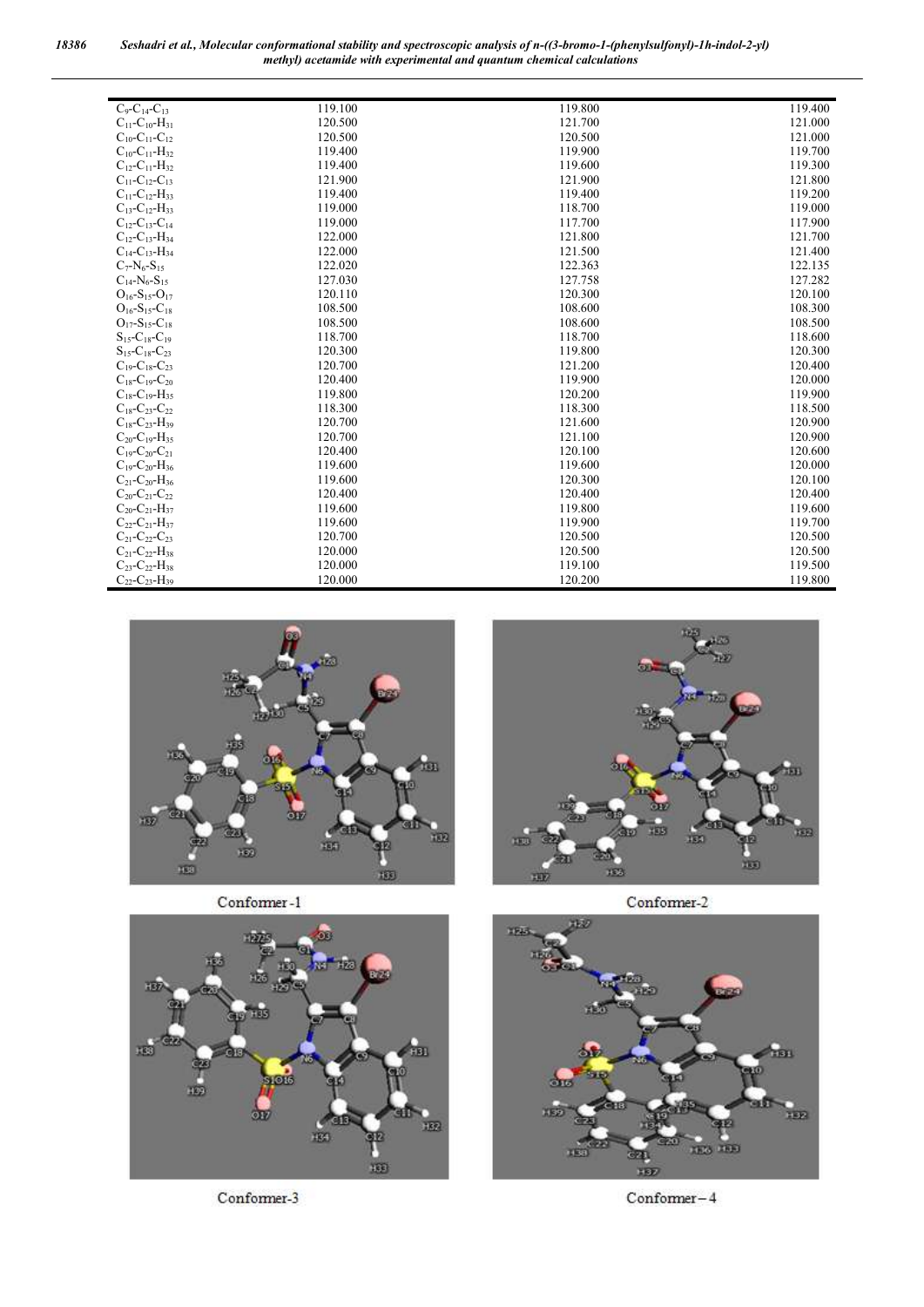

Conformer-5



Conformer-7



Conformer - 6



 $\mbox{Conformer}-8$ 



Conformer-9



 $Conformer-10$ 



**Fig. 1. Molecular Conformers of N-((3-Bromo-1-(phenylsulfonyl)-1H-indol-2-yl)methyl)acetamide**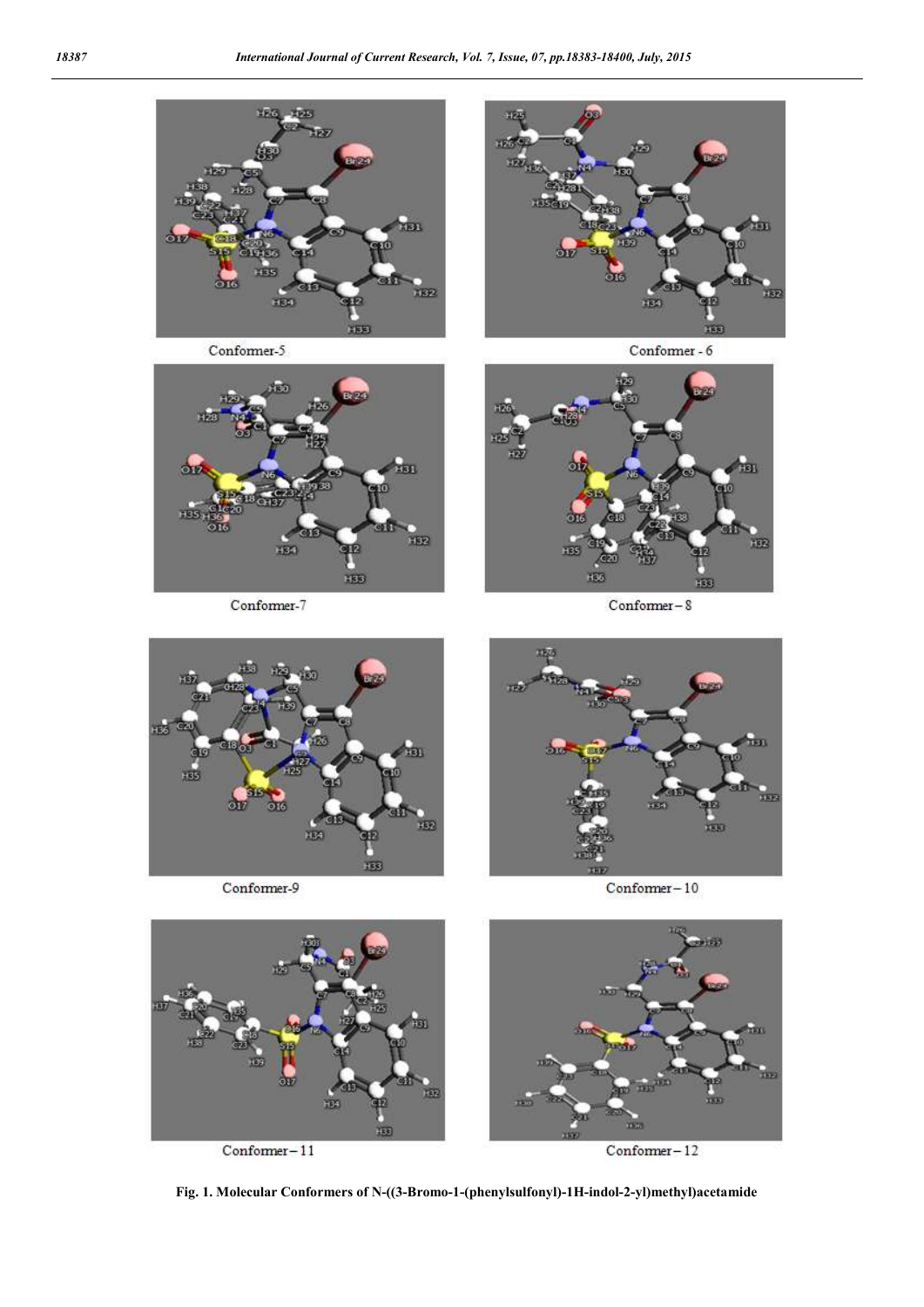*18388 Seshadri et al., Molecular conformational stability and spectroscopic analysis of n-((3-bromo-1-(phenylsulfonyl)-1h-indol-2-yl) methyl) acetamide with experimental and quantum chemical calculations*



**Fig. 2. Optimised Structure of N-((3-Bromo-1-(phenylsulfonyl)-1H-indol-2-yl)methyl)acetamide**



**Fig. 3. Comparative (a) Experimental and (b) Theoretical IR spectra of N3BP2MA**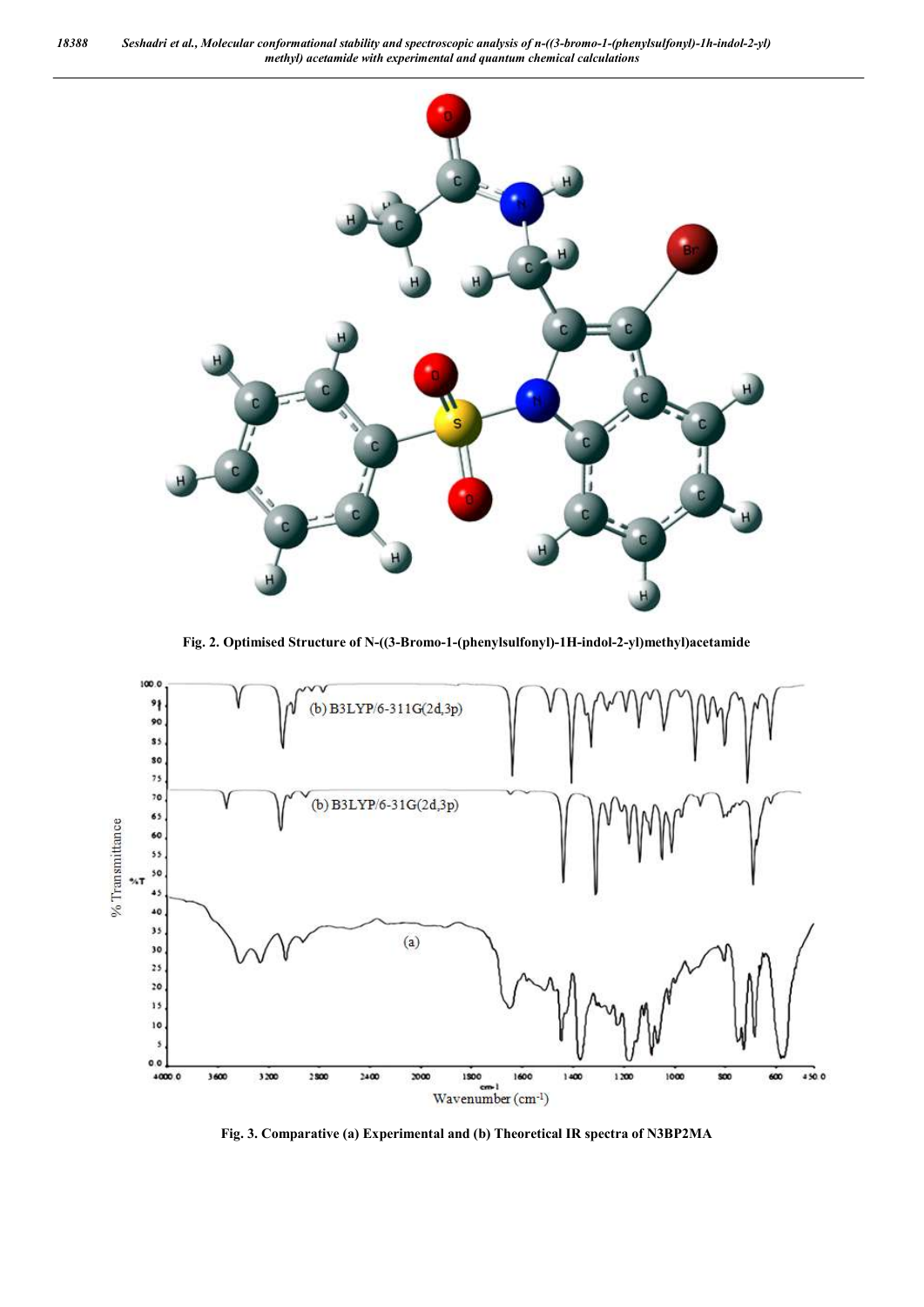Comparing the B3LYP/6-31G(2d,3p) and B3LYP/6- 311++G(2d,3p) methods, most of the bond lengths and bond angles are the same in both the methods. The inclusion of diffusion and polarization functions is important to have a better agreement with experimental geometry.

#### *Vibrational assignments*

The molecular structure of N3BP2MA belongs to  $C_1$  point group symmetry. For  $C_1$  symmetry there would not be any relevant distribution. The molecule N3BP2MA consists of 39 atoms and expected to have 111 normal modes of vibrations of the same A species under  $C_1$  symmetry. These modes are found to be IR and Raman active, suggesting that the molecule possesses a non-Centro symmetric structure, which recommends the title compound for nonlinear optical applications.

The harmonic vibration modes calculated for N3BP2MA at B3LYP level using the 6-31G (2d, 3p) and 6-311++G (2d, 3p) basis s*et al*ong with Potential energy distribution has been summarized in Tables 3. The observed FTIR and FT Raman bands for various modes of vibrations of N3BP2MA are assigned and are presented in the Table 3 along with the DFT data. The force fields, thus determined were used to calculate the vibrational potential energy distribution (PED) using the latest version of the MOLVIB program (Sundius, 1990; Sundius, 2002; MOLVIB, 2002). The experimental FT-IR and FT-Raman spectra with corresponding theoretically simulated IR and Raman spectra of N3BP2MA as shown in the Figs. 3 and 4 respectively, where the calculated infrared intensities and Raman intensities are plotted against the vibrational frequencies.

| Table 3. Vibrational assignments of N3BP2MA using B3LYP/6-31 G(2d,3p) and B3LYP/6-311++G(2d,3p) |  |  |  |
|-------------------------------------------------------------------------------------------------|--|--|--|
|-------------------------------------------------------------------------------------------------|--|--|--|

| $vIR$ cm <sup>-1</sup> | v Raman cm <sup>-1</sup> |                      | B3LYP/6-31 G(2d,3p) |                | B3LYP/6-311++G(2d,3p) |              |                | Assignments PED %                                |
|------------------------|--------------------------|----------------------|---------------------|----------------|-----------------------|--------------|----------------|--------------------------------------------------|
|                        |                          | $v$ cm <sup>-1</sup> | IR intensity        | Raman activity | $v \cdot cm^{-1}$     | IR intensity | Raman activity |                                                  |
|                        |                          | 10                   | 0.4216              | 4.7121         | 12                    | 1.0418       | 0.2061         | $\tau$ ring (21)                                 |
|                        |                          | 19                   | 1.5654              | 3.8245         | $20\,$                | 0.4673       | 0.4720         | $β$ ring (16) +τCN (61)                          |
|                        |                          | 22                   | 0.6552              | 2.5223         | 24                    | 2.6101       | 2.3516         | $\gamma SO_2(wag)$ (28)                          |
|                        |                          | 43                   | 1.7654              | 2.7164         | 42                    | 0.2449       | 3.2278         | $\beta$ ring (23)                                |
|                        |                          | 53                   | 0.3476              | 5.1528         | 56                    | 3.8350       | 1.0723         | $\gamma$ CH <sub>3</sub> (wag) (25)              |
|                        |                          | 60                   | 0.6391              | 5.0516         | 60                    | 0.1801       | 1.7163         | $\gamma SO_2(wag)$ (28)                          |
|                        |                          | 85                   | 0.2045              | 1.7586         | 85                    | 4.2131       | 0.8905         | $\gamma CC(76)$                                  |
|                        | 107                      | 109                  | 13.3041             | 1.8342         | 109                   | 5.7514       | 0.9341         | $\alpha$ CO (38) + $\beta$ CCN (20)              |
|                        | 120                      | 120                  | 1.5159              | 2.3386         | 121                   | 0.2400       | 0.2073         | $\tau$ SO <sub>2</sub> (54)                      |
|                        |                          | 131                  | 0.6996              | 2.2898         | 132                   | 0.7213       | 0.9104         | $\alpha$ C N (32) + $\gamma$ CH (17)             |
|                        | 138                      | 139                  | 0.6875              | 2.5137         | 139                   | 0.3476       | 0.9478         | $\tau$ CH <sub>3</sub> (46)                      |
|                        | 178                      | 177                  | 0.3652              | 1.3795         | 176                   | 0.3695       | 1.1097         | $\beta$ C N (33) + $\gamma$ CH (9)               |
|                        | 185                      | 185                  | 2.0960              | 0.6594         | 184                   | 2.8763       | 3.3960         | $\tau CH_3(51)$                                  |
|                        | 202                      | 203                  | 3.9129              | 3.0742         | 202                   | 1.0565       | 1.6501         | $\tau$ ring 1 (51)                               |
|                        | 212                      | 214                  | 7.5609              | 2.5085         | 218                   | 3.6912       | 0.6818         | $\beta NCC(13)$                                  |
|                        | 237                      | 239                  | 2.5027              | 1.9625         | 241                   | 2.3465       | 3.7695         | $\tau$ CH <sub>2</sub> (49)                      |
|                        |                          | 257                  | 1.9125              | 3.5759         | 257                   | 2.5636       | 0.7539         | $\beta$ CCC(37)                                  |
|                        | 275                      | 273                  | 3.3964              | 1.8177         | 275                   | 1.3342       | 2.2337         | $vCC(24)$ + $\beta$ ring(23)                     |
|                        | 308                      | 308                  | 1.8131              | 4.4542         | 308                   | 5.5005       | 6.0495         | $\gamma$ ring 1 (47)                             |
|                        | 324                      | 326                  | 1.3972              | 6.5634         | 327                   | 5.9013       | 2.0623         | $\tau$ ring (12)+ $\beta$ CCC (15)               |
|                        |                          | 344                  | 0.9570              | 1.4952         | 345                   | 4.1203       | 5.5013         | $\gamma$ CN (16)+ $\beta$ ring (11)              |
|                        | 365                      | 366                  | 0.3321              | 2.3684         | 365                   | 2.8776       | 11.3111        | $\gamma$ CBr (22)                                |
|                        |                          | 372                  | 1.1607              | 2.3973         | 371                   | 0.0287       | 0.8505         | $\tau$ ring(11)+ $\beta$ NCH(8)                  |
| 422                    | 424                      | 424                  | 0.1996              | 0.0381         | 423                   | 25.3955      | 82.4674        | $\gamma$ ring 4 (53) + γCS (51)                  |
| 430                    |                          | 430                  | 0.6650              | 1.9329         | 430                   | 9.3471       | 15.5078        | $\delta$ ring 4 (57)                             |
|                        | 438                      | 439                  | 4.6372              | 0.8870         | 440                   | 67.1443      | 0.9770         | $\tau$ ring (23) + $\gamma$ CH(12)               |
| 445                    |                          | 446                  | 21.2089             | 2.9780         | 447                   | 11.6581      | 61.1047        | $β$ Ring (22) +γCN (11)                          |
| 471                    | 471                      | 471                  | 9.3126              | 2.3448         | 473                   | 22.4293      | 13.4675        | $γCN(69)$ , γring 4(31)                          |
| 495                    |                          | 497                  | 30.5812             | 2.9683         | 497                   | 6.9322       | 53.1356        | $\delta$ NS (61) $\delta$ ring 4 (34)            |
| 520                    | 521                      | 519                  | 44.1479             | 2.9480         | 518                   | 71.0353      | 1.8845         | $\tau NC(13) + \beta CCO(21)$                    |
| 551                    | 551                      | 552                  | 90.0112             | 1.8316         | 551                   | 64.1435      | 6.0592         | $\beta$ ring (23)                                |
| 565                    | 562                      | 561                  | 51.1956             | 1.6999         | 559                   | 61.2594      | 7.3414         | $\gamma$ CH(15)+ $\gamma$ CN(9)                  |
| 581                    |                          | 580                  | 58.6296             | 9.2518         | 576                   | 99.2477      | 8.2577         | vCS(58)                                          |
| 602                    | 601                      | 601                  | 0.2016              | 1.1035         | 600                   | 3.8379       | 3.6284         | $\gamma CO(59)+\tau NC(17)$                      |
|                        | 624                      | 625                  | 0.7512              | 5.0927         | 628                   | 39.4921      | 6.4323         | $\gamma$ NH (52)                                 |
| 659                    | 659                      | 657                  | 8.3570              | 3.6517         | 657                   | 0.5812       | 2.5605         | vCBr(34)                                         |
| 666                    | 666                      | 668                  | 10.8231             | 0.5711         | 665                   | 6.2351       | 62.4527        | $\gamma CC(28)$                                  |
| 692                    |                          | 691                  | 22.4580             | 2.8859         | 691                   | 55.5692      | 6.4465         | $\gamma$ CN(26)                                  |
| $710\,$                | 711                      | 714                  | 11.0872             | 3.2132         | 714                   | 96.4832      | 5.8979         | $\beta$ CCN(24)                                  |
| 742                    |                          | 741                  | 27.1812             | 0.1758         | 742                   | 7.4327       | 57.9460        | $\beta$ NCH(21)                                  |
| 759                    | 760                      | 760                  | 40.5375             | 6.4225         | 760                   | 94.1247      | 9.0256         |                                                  |
|                        | 769                      | 768                  | 47.5406             | 13.8391        | 769                   | 11.9223      | 63.4822        | $\gamma CC(18)$                                  |
| 807                    | 807                      | 809                  | 41.8942             | 2.2189         | 809                   | 80.7554      | 13.6788        | $\gamma$ CH(21) + vCS (61)                       |
|                        | 818                      | 819                  | 17.3823             | 5.3889         | 818                   | 2.2567       | 80.4773        | $\beta$ ring(23)<br>$\gamma CH(86)+\gamma CN(8)$ |
|                        |                          |                      |                     |                |                       |              |                |                                                  |

Continue…………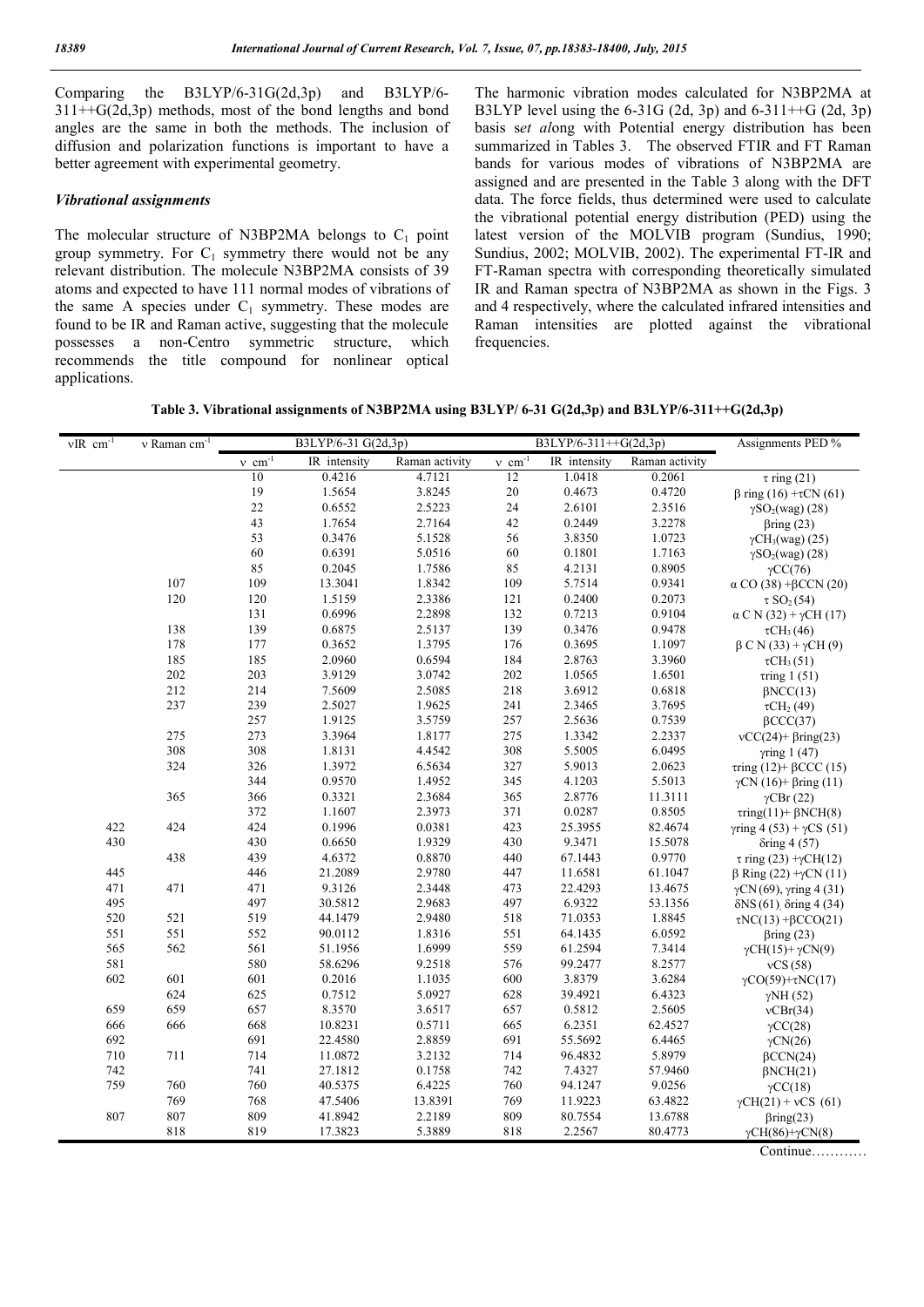| 821          | 823          | 823          | 10.4006            | 0.9684             | 822          | 58.0721            | 19.5932           | $\gamma$ CH (43)                     |
|--------------|--------------|--------------|--------------------|--------------------|--------------|--------------------|-------------------|--------------------------------------|
| 892          | 892          | 892          | 1.3312             | 2.5499             | 891          | 99.1386            | 9.7123            | $\gamma$ CH(79) + vCC(25)            |
| 819          | 819          | 895          | 1.1109             | 8.6146             | 894          | 6.9450             | 49.2934           | $\gamma$ CN(12)                      |
| 910          |              | 915          | 0.7400             | 4.3067             | 914          | 13.1267            | 10.4332           | $\gamma CC(46) + \tau ring(9)$       |
|              | 965          | 967          | 38.4149            | 6.7900             | 965          | 4.0689             | 19.4882           | $\gamma SO(55)$                      |
| 969          |              | 970          | 6.1883             | 2.0309             | 969          | 15.7564            | 5.6395            | $\gamma SO(55)$                      |
| 979          | 980          | 983          | 2.4271             | 0.6693             | 982          | 34.0862            | 19.9237           | $vCN(27)+vCC(55)$                    |
|              | 988          | 987          | 2.1397             | 0.8753             | 987          | 2.2238             | 7.0738            | $\gamma$ CN(16)                      |
| 999          |              | 999          | 0.0404             | 0.1886             | 998          | 0.6500             | 4.9404            | $\gamma$ CH(39)+ $\gamma$ CC(18)     |
| 1006         | 1006         | 1005         | 2.4230             | 1.9955             | 1003         | 1.2913             | 13.0380           | $\gamma$ CH(33)+ $\beta$ NCH(15)     |
| 1021         | 1021         | 1023         | 10.5889            | 4.3306             | 1026         | 7.4438             | 4.6136            | $vCC(47)+vCN(31)$                    |
| 1045         |              | 1048         | 2.8783             | 22.0082            | 1049         | 7.4563             | 2.9587            | $\gamma CO(19) + \beta CCH(9)$       |
| 1057         | 1057         | 1060         | 8.9818             | 1.2780             | 1062         | 46.0706            | 10.2557           | $\gamma$ CH(38)+ $\beta$ CCC(24)     |
|              | 1072         | 1071         | 55.2317            | 3.6640             | 1070         | 46.5026            | 20.2500           | $vCC(46) + \tau ring(9)$             |
|              | 1079         | 1080         | 2.1484             | 21.1327            | 1079         | 27.8678            | 5.2650            | $\beta$ CCH(46)+ vCC(64)             |
| 1087         | 1088         | 1086         | 19.2371            | 23.4257            | 1084         | 68.4236            | 17.9857           | $\beta$ NCH(17)+ $\beta$ ring(23)    |
| 1099         | 1100         | 1098         | 6.6292             | 0.4929             | 1100         | 15.7705            | 9.5450            | $\delta$ SO (39)                     |
| 1157         | 1156         | 1159         | 35.2553            | 6.5374             | 1160         | 23.3439            | 12.0405           | $\beta$ CCH(18)+ $\beta$ ring(10)    |
| 1170         | 1168         | 1168         | 49.9393            | 9.0075             | 1168         | 34.6322            | 21.4371           | $\beta$ NCH(21)+ $\beta$ CCH(16)     |
|              | 1175         | 1174         | 28.3428            | 4.4171             | 1174         | 1.5170             | 10.9928           | $vCC(27)+vCN(12)$                    |
| 1195         | 1195         | 1198         | 6.3951             | 0.7750             | 1197         | 2.3398             | 0.9031            | $BCCH(64)+\nu CC(27)$                |
|              | 1204         | 1200         | 17.8978            | 6.4113             | 1199         | 4.5820             | 9.7787            | $\beta$ CCH(37)                      |
| 1209         | 1209         | 1210         | 67.9502            | 39.4005            | 1209         | 9.5371             | 7.8455            | $\beta$ CCH(42)+ vCC(53)             |
| 1229         |              | 1228         | 13.1157            | 4.5775             | 1227         | 35.6376            | 5.1642            | $\delta$ CH(53) + $v_s$ SO(67)       |
| 1237         |              | 1236         | 0.8309             | 6.5263             | 1233         | 70.2370            | 19.9317           | $\beta$ CCH(18)+ $\beta$ CCO(11)     |
| 1247         | 1247         | 1245         | 0.3211             | 4.9520             | 1247         | 9.1652             | 7.1968            | $\beta$ CCH(33)+ $\beta$ CCC(23)     |
| 1286         | 1287         | 1288         | 48.2764            | 2.9280             | 1287         | 3.3850             | 83.3930           | $\beta$ NCH(48)+ vCC(41)             |
| 1297         | 1297         | 1296         | 49.7561            | 8.6240             | 1297         | 93.5751            | 15.4960           | $vCC(87) + vaSO(78)$                 |
| 1305         | 1301         | 1301         | 82.8592            | 26.8048            | 1301         | 15.0321            | 60.7183           | $\beta$ CCH(80)+vCN(14)              |
| 1314<br>1329 | 1314<br>1328 | 1312<br>1328 | 57.8019<br>1.8471  | 5.8915<br>1.8567   | 1311<br>1329 | 12.5294<br>4.9612  | 44.3374<br>6.8194 | $vCN(41)$ + $\beta$ CCC(17)          |
| 1347         | 1345         | 1345         | 3.7020             | 0.7354             | 1346         | 5.7373             | 63.8701           | vCN(63)                              |
|              | 1354         | 1354         | 43.7673            | 17.1130            | 1354         | 9.3890             | 12.2240           | $vCC(81) + \beta CCH(33)$<br>vCN(61) |
| 1356         | 1356         | 1358         | 87.8063            | 25.2372            | 1360         | 7.9856             | 21.8860           | $vCC(53) + \beta CCH(33)$            |
| 1368         | 1367         | 1370         | 7.2995             | 2.7809             | 1370         | 33.0696            | 76.1109           | vCC(49)                              |
| 1398         |              | 1396         | 4.1150             | 25.0017            | 1399         | 22.3910            | 13.5085           | $vCC(49) + BCCC(21)$                 |
| 1401         | 1401         | 1400         | 28.9088            | 23.2944            | 1402         | 39.0947            | 8.1595            | $vCN(54)$ + $\beta$ CCC(23)          |
| 1410         | 1410         | 1413         | 29.0043            | 14.5959            | 1414         | 42.6485            | 53.3586           | vCN(56)                              |
|              | 1439         | 1438         | 56.7877            | 20.3116            | 1439         | 41.2179            | 4.0575            | $vCC(79)$ + $\beta$ HCH(13)          |
| 1479         | 1479         | 1482         | 6.0874             | 13.2862            | 1479         | 39.6579            | 53.5582           | $vCC(49) + \betaCCC(21)$             |
| 1485         |              | 1487         | 23.1564            | 0.9814             | 1487         | 90.3950            | 17.3050           | $vCC(51) + \beta CCH(33)$            |
| 1498         | 1498         | 1495         | 7.0817             | 10.7378            | 1498         | 52.3101            | 80.3220           | $\beta$ HCH(55) + $\beta$ CCH(29)    |
| 1503         | 1502         | 1501         | 18.7602            | 13.4344            | 1503         | 60.4533            | 49.3354           | $\beta$ HCH(52) + $\beta$ CCH(41)    |
| 1520         | 1520         | 1520         | 0.5463             | 8.1709             | 1521         | 7.2742             | 61.6126           | $\beta$ CCH(33)                      |
|              | 1543         | 1544         | 3.2522             | 1.0837             | 1547         | 99.1721            | 2.8829            | $\beta$ CCH(58) + vCC(47)            |
| 1559         | 1557         | 1556         | 99.8014            | 3.9046             | 1557         | 14.2848            | 0.2133            | $\beta$ CCH(38) + vCC(68)            |
| 1579         | 1580         | 1578         | 1.4559             | 69.0577            | 1577         | 1.4106             | 17.8593           | $\beta$ HCH(59) + $\beta$ CCH(37)    |
| 1595         |              | 1593         | 4.6307             | 14.7080            | 1592         | 26.1024            | 1.6864            | vCC(47)                              |
| 1603         | 1604         | 1601         | 2.7272             | 45.7757            | 1603         | 85.5443            | 6.7973            | vCN(89)                              |
| 1611         |              | 1612         | 0.1685             | 6.8892             | 1612         | 15.6818            | 0.3681            | $vCC(83) + \beta ring(38)$           |
| 1630         |              | 1631         | 2.4232             | 42.9951            | 1635         | 3.8518             | 7.4284            | $vCC(47) + \beta CCH(23)$            |
| 1647         | 1646         | 1648         | 97.6796            | 5.6484             | 1650         | 99.5094            | 1.4953            | $vC = O(61)$                         |
| 2949         | 2948         | 2948         | 17.5213            | 85.8225            | 2945         | 3.6068             | 99.3736           | $v$ CH $(94)$                        |
| 3015         | 3017         | 3011         | 6.5953             | 76.4275            | 3014         | 26.4117            | 8.3335            | $v$ CH(97)                           |
| 3068         | 3070         | 3068         | 5.5389             | 90.8007            | 3067         | 11.5070            | 40.8032           | $v_s$ CH(96)                         |
| 3094         | 3093         | 3092         | 15.3744            | 47.0123            | 3089         | 12.4030            | 47.8987           | $v_s$ CH(97)                         |
| 3124         | 3125         | 3122         | 2.9410             | 65.0306            | 3121         | 54.4943            | 12.8866           | $v_s$ CH(99)                         |
| 3149         |              | 3149         | 3.5618             | 54.8950            | 3147         | 40.9095            | 2.6700            | $v_s$ CH(98)                         |
| 3160<br>3177 | 3159<br>3176 | 3160<br>3175 | 11.1324<br>11.4237 | 72.8111<br>45.4758 | 3156<br>3171 | 10.6341<br>43.3017 | 7.7189<br>1.8323  | $v$ CH(98)                           |
|              | 3179         | 3178         | 23.4241            | 75.6347            | 3178         | 12.2138            | 43.5650           | $v_{as}CH(99)$<br>$v$ CH(99)         |
| 3181         | 3182         | 3182         | 7.0773             | 46.0216            | 3181         | 4.9250             | 38.2696           | $v_{as}CH(97)$                       |
| 3187         | 3187         | 3186         | 17.8701            | 96.5721            | 3186         | 2.7135             | 33.7454           | $v_{as}CH(98)$                       |
| 3190         |              | 3189         | 23.9300            | 98.3412            | 3188         | 73.8214            | 4.0477            | $v_{as}CH(99)$                       |
| 3195         | 3195         | 3196         | 1.8096             | 58.1264            | 3194         | 54.5990            | 6.0723            | $v_{as}CH(98)$                       |
|              | 3199         | 3198         | 1.7544             | 71.7765            | 3197         | 62.0329            | 7.6999            | $v_{as}CH(99)$                       |
| 3460         | 3459         | 3457         | 50.5523            | 47.2253            | 3455         | 97.2356            | 1.9728            | $v$ NH(98)                           |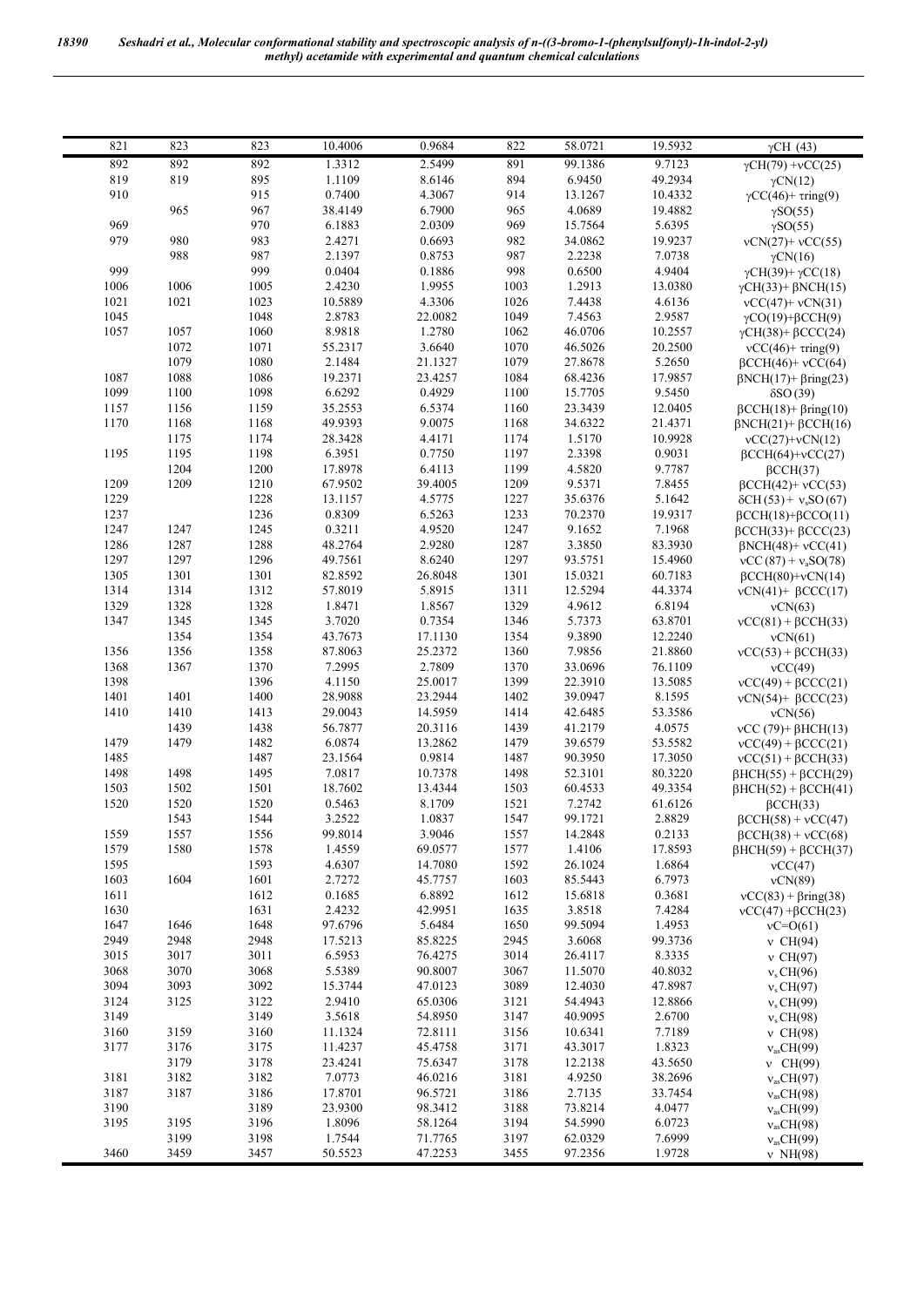In the spectra, the theoretically simulated spectra are more regular than the experimental ones because many vibrations presenting in condensed phase lead to strong perturbation of infrared and Raman intensities of many other modes. The RMS error of the observed and calculated frequencies (unscaled) of N3BP2MA is quite obvious since the frequencies are calculated on the basis of quantum mechanical force fields usually differ appreciably from observed frequencies. This is partly due to the neglect of anharmonicity and partly due to the approximate nature of the quantum mechanical methods. In order to reproduce the calculated frequencies, the scale factors were refined and optimized via a least squares refinement algorithm.

#### *N-H vibrations*

Primary aliphatic amines absorb in the region  $3450-3250$  cm<sup>-1</sup> in solids or liquids and they are broad and of medium intensity. Solid and liquid phases, a band of medium intensity is observed at 3500–3300 cm−1 for secondary aromatic amines. In general the vibrational bands due to the N–H stretching are sharper and weaker than those of O–H stretching vibrations by virtue of which they can be easily identified (Gunasekaran *et al*., 2003; Collins *et al*., 1998). In the present case the compounds chosen for study is a hetero cyclic aromatic system of pyrimidine and has only one N-H stretching vibration at its side chain substitution. Hence, the band appears at  $3460 \text{ cm}^{-1}$  in the FTIR spectrum and the band at  $3459 \text{ cm}^{-1}$  in the FT Raman spectrum of N3BP2MA is assigned to the N-H stretching mode of vibration. The Wavenumbers calculated through B3LYP/6-31G(2d,3p) and B3LYP/6-311++G(2d,3p) methods are in good agreement with the experimental values.

## *C-H Vibrations*

The substituted benzene like molecule gives rise to C–H stretching, C–H in-plane and C–H out-of-plane bending vibration. In the aromatic compounds, the carbon–hydrogen stretching vibrations normally occur at  $3250-3000$  cm<sup>-1</sup> (Gunasekaran *et al*., 2008). Heterocyclic compound C-H vibration absorption bands are usually weak; in many cases it is too weak for detection. The bands due to C–H in-plane bending vibrations interact somewhat with C–C stretching vibrations is observed as a number of bands in the region 1450–1100 cm−1. The C–H out-of-plane bending vibrations occur in the region 900–667 cm−1 (Gunasekaran *et al*., 2008; Puviarasan *et al*., 2002). In this region the vibrations are not found to be affected due to the nature and position of the substituent (Varsanyi, 1973). In the present work, the bands observed at 3199, 3190, 3181 and 3176  $cm<sup>-1</sup>$  are assigned to C-H asymmetric vibrations and 3149, 3124, 3094, 3070  $\text{cm}^{-1}$  in the N3BP2MA compound have been assigned to C-H symmetric stretching vibration. Apart from the mentioned values other vibrations in the same range are assigned to C-H stretching vibrations respectively. The C-H bending vibrations appear at two distinct regions  $1490 - 1300$  cm<sup>-1</sup> and  $1100 - 900$ cm<sup>-1</sup>, due to in plane and out of plane bending vibrations respectively (Krishnakumar and John Xavier, 2003; Krishnakumar and Prabavathi, 2008). The band position observed at  $1487 \text{ cm}^{-1}$  and  $1057 \text{ cm}^{-1}$  in experimental spectrum of N3BP2MA are assigned to C-H in plane and out of plane bending vibrations The wave numbers calculated through DFT

techniques are in good agreement with the experimental data (Krishnakumar and John Xavier, 2003).

#### *C-N vibrations*

The identification of C-N stretching vibration is a very difficult task, since the mixing of bands is possible in this region. The FT Raman band observed in 1314, 1328 and 1354  $cm<sup>-1</sup>$  in N3BP2MA have been designated to the C-N stretching mode of vibration. These assignments are made in accordance with the assignment proposed by Bienko, Michalska *et al*. (1999). The C-N stretching band assigned at  $1319 \text{ cm}^{-1}$  in 2,6-dibromo-4-nitroaniline by Krishna Kumar (2005), Raja *et al*. (1994) have identified the FTIR band at  $1342 \text{ cm}^{-1}$  due to C-N in theophylline. Gunasekaran *et al*. (2005) have observed the C-N stretching band at  $1312 \text{cm}^{-1}$  in benzocaine. The calculated value at  $1312,1328$  and  $1354$  cm<sup>-1</sup> of N3BP2MA are in excellent agreement with the observed value for the corresponding mode of vibration.

## *C-C vibrations*

The C-C aromatic stretching, vibration gives rise to characteristic bands in both the observed IR and Raman spectra, covering the spectral range from  $1600 - 1400$  cm<sup>-1</sup>. The IR bands located at 1595, 1559, 1485 cm<sup>-1</sup> and 1356 cm<sup>-1</sup> the Raman bands centered at 1593, 1557, 1487 and 1356 cm<sup>-1</sup> have been assigned to C-C stretching vibrations. Of these bands, 1559 cm<sup>-1</sup> have appeared characteristically strong in the IR and Raman spectra. The calculated bands at B3LYP level in the same region are in excellent agreement with experimental observations of both in FTIR and FT Raman spectra of N3BP2MA (Gunasekaran *et al*., 1994; Silverstein *et al*., 1981). The ring in plane vibrations has given rise to weak bands across the low wavenumber region, that is to say, below 1000  $\text{cm}^{-1}$ . The bands at 892  $\text{cm}^{-1}$  and at 999 $\text{cm}^{-1}$  have been assigned to C-C in plane bending vibrations. As is seen from Table 3 the predicted vibrational bands agree well with the observed ones.

#### *C-S Vibrations*

In general the assignment of the band due to C-S stretching vibrations in different compounds is difficult. Both aliphatic and aromatic sulphides have weak to medium band due to C-S stretching in the region 780 - 510 cm<sup>-1</sup> (Gunasekaran *et al.*, 2003; Roggers, 1994). Double bond conjugation with the C-S band like vinyl or phenyl lowers the C-S stretching frequency and increases the intensity. In view of this the medium intensed bands present at  $581$  and  $769$  cm<sup>-1</sup> in the FTIR spectrum of N3BP2MA and the band at  $769 \text{ cm}^{-1}$  in the FT Raman spectrum of N3BP2MA are assigned to be due to C-S stretching modes of vibrations.

#### *S =O Stretching vibration*

In solid phase sulphonamides have a strong, broad absorption band at  $1360-1315$  cm<sup>-1</sup> due to the asymmetric stretching vibration of S=O group, whereas the symmetric stretching vibration of this group shows the occurrence at 1280 - 1240 cm-1 (Seshadri *et al*., 2009; Jong Rack Sohn *et al*., 2001).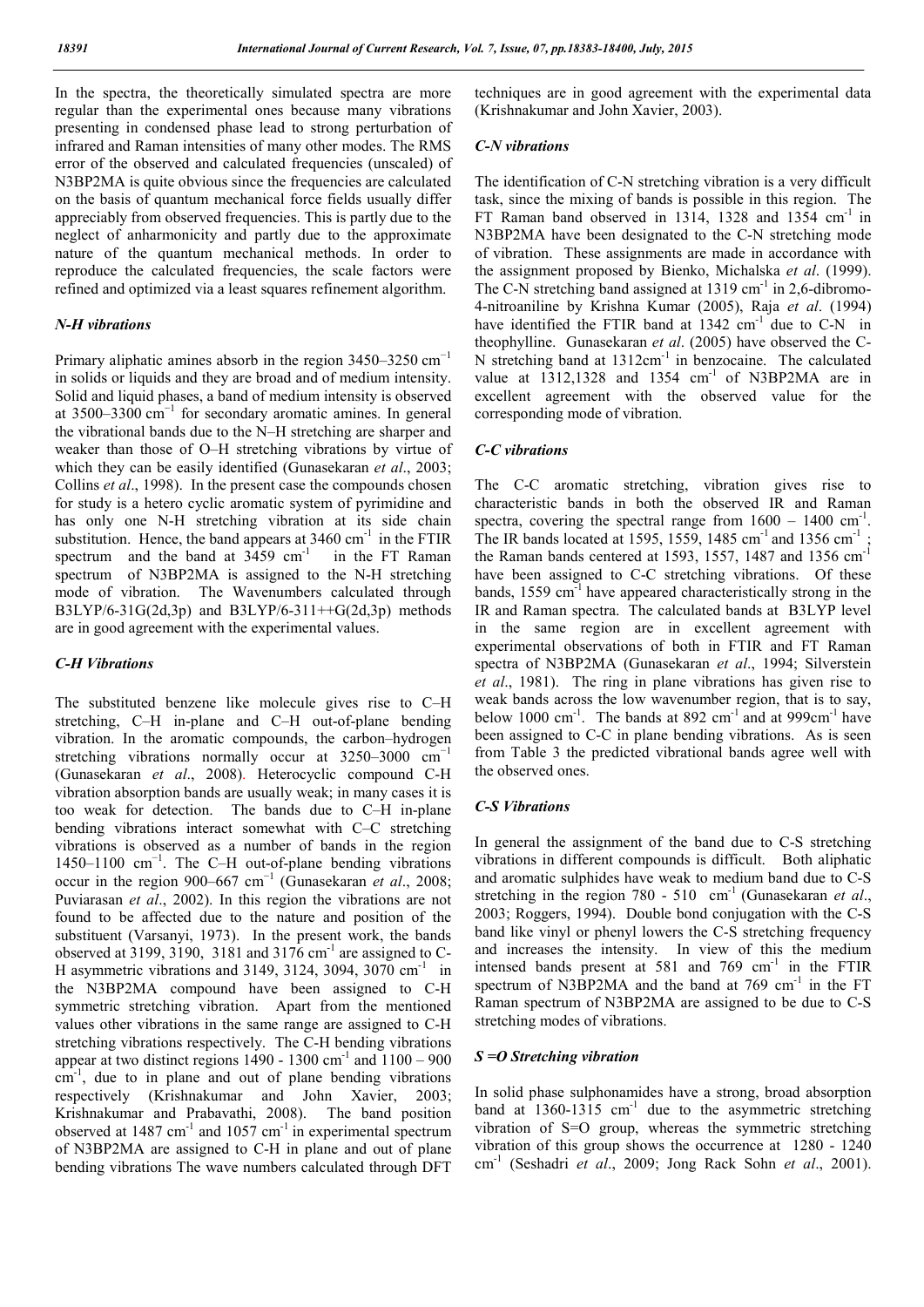Similarly, in the case of dilute solutions in nonpolar solvents, all organic sulphonamides have two strong bands at 1360 –  $1290$  cm<sup>-1</sup> and  $1270-1220$  cm<sup>-1</sup> due to asymmetric and symmetric stretching vibrations respectively. In the present case, the FTIR spectrum of N3BP2MA, shows the presence of the bands due to symmetric and asymmetric stretching of the S=O group at  $1229 \text{ cm}^{-1}$  and at  $1297 \text{ cm}^{-1}$  respectively.

#### **Other molecular properties**

## *NLO properties*

Many organic molecules that contain conjugated  $\pi$  electrons are characterized hyperpolarizabilities have been analyzed by means of vibrational spectroscopy (Thomson and Torkingto, 1945; Glendening *et al*., 2001). Both the B3LYP/6-31G(2d,3p) and  $B3LYP/6-311++G(2d,3p)$  method has been used for the prediction of first order hyperpolarizability  $(\beta)$  of the title compound. The tensor components of the static first order hyperpolarizability  $(\beta)$  were analytically calculated by using the same method as mentioned above. From the computed tensorial components,  $\beta$  is calculated for the title compound by taking into account the Kleimman symmetry relations and the square norm of the Cartesian expression for the  $\beta$  tensor (Reed *et al*., 1988).

The first order hyperpolarizability  $(\beta)$  of this novel molecular system and the related properties ( $\alpha_0$  and  $\Delta \alpha$ ) of N3BP2MA were calculated, based on the finite field approach. The complete equations for calculating the magnitude of the total static dipole moment  $\mu$ , the mean polarizability  $\alpha_0$ , the anisotropy of the polarizability  $\Delta \alpha$ , and the mean first order hyperpolarizability  $\beta$ , using the x, y, z components are defined as follow:

$$
\mu = (\mu_{x}^{2} + \mu_{y}^{2} + \mu_{z})^{1/2}
$$
\n
$$
\beta = (\beta_{x}^{2} + \beta_{y}^{2} + \beta_{z})^{1/2}
$$
\n
$$
\alpha = \frac{\alpha x + \alpha y y + \alpha z z}{3}
$$
\n
$$
\Delta \alpha = 2^{-1/2} \left( (\alpha_{xx} - \alpha_{yy})^{2} + (\alpha_{yy} - \alpha_{zz})^{2} + (\alpha_{zz} - \alpha_{xx})^{2} + 6 \alpha^{2} \alpha_{xx} \right)^{1/2}
$$

Where

 $\beta = \beta_{xxx} + \beta_{xyy} + \beta_{xzz}$  $\beta = \beta_{\text{yyy}} + \beta_{\text{xxy}} + \beta_{\text{yzz}}$  $\beta = \beta_{zzz} + \beta_{xxz} + \beta_{yyz}$ 

The components of polarizability and the first order hyperpolarizability of the title compound can be seen in Table 4. The calculated value of first hyperpolarizability shows that N3BP2MA might have the NLO properties. The nonlinear optical activity provides useful information for frequency shifting, optical modulation, optical switching and optical logic for the developing technologies in areas such as communication, signal processing and optical interconnections.

#### *NBO/ NLMO analysis*

NBO (Natural Bond Orbital) analysis provides an efficient method for studying intra and inter molecular bonding and interaction among bonds, and also provides a convenient basis for investigation, charge transfer or conjugative interactions in the molecular system (Thomson and Torkingto, 1945). By the use of the second-order bond–antibond (donor–acceptor) NBO energetic analysis, insight in the most important delocalization schemes was obtained. The change in electron density (ED) in the ( $\sigma^*$ ,  $\pi^*$ ) antibonding orbitals and E(2) energies have been calculated by natural bond orbital (NBO) analysis (Thomson and Torkingto, 1945) using DFT methods to give clear evidence of stabilization originating from various molecular interactions. NBO analysis has been performed on N3BP2MA in order to elucidate intramolecular hydrogen bonding, intramolecular charge transfer (ICT) interactions and delocalization of  $\pi$ -electrons. The hyperconjugative interaction energy was deduced from the second-order perturbation approach (Glendening *et al*., 2001).

$$
E(2) = - \quad \begin{array}{ccc} (\sigma | \, F | \, \sigma)^2 & & & F_{ij}{}^2 \\ \overline{\epsilon \, \sigma'} \, \text{-} \, \epsilon \, \sigma & & \Delta E \end{array} \quad \text{-} n_\sigma
$$

Where  $(\sigma|F|\sigma)^2$  or  $F_{ij}^2$  is the Fock matrix element between the i and j NBOs,  $\epsilon_{\sigma}$  and  $\epsilon_{\sigma^*}$  are the energies of  $\sigma$  and  $\sigma^*$ NBOs, and  $n_{\sigma}$  is the population of the donor  $\sigma$  orbital.

In Table 5, the perturbation energies of significant donor– acceptor interactions are presented. The larger the E(2) value, the intensive is the interaction between electron donors and electron acceptors. In N3BP2MA, the interactions between antibonding of C9-C14 and the corresponding antibonding of C12–C13 have the high E (2) value around 257.71 kcal/Mol. The other significant interactions, giving stronger stabilization energy value of 237.22 kcal/Mol to the structure is the interactions between antibonding of C18–C23 between the antibonding of C19-C20. Table 5 gives the occupancy of electrons and p-character (Reed *et al*., 1988) in significant NBO natural atomic hybrid orbital. In C–H bonds, the hydrogen atoms have almost 0% of p-character. The 100% pcharacter is observed in the first lone pair of N4, N6 and in the third lone pair of O16.

The natural localized molecular orbital (NLMO) analysis has been carried out since they show how bonding in a molecule is composed from orbits localized on different atoms. The derivation of NLMOs from NBOs gives direct insight into the nature of the localized molecular orbital's ''delocalization tails'' (Reed *et al*., 1988; Xavier *et al*., 2012). Table 7 shows significant NLMO's occupancy, percentage from parent NBO and atomic hybrid contributions of N3BP2MA calculated at B3LYP level using 6-31G (2d,3p) basis set. The NLMO of C9- C14 is the most delocalized NLMO occupancy of 79.39% contribution from the localized C9-C14 parent NBO, and the delocalization tail ( $\approx$ 19%) consists of the hybrids of C7, C8, C10, C11, C12 and C13.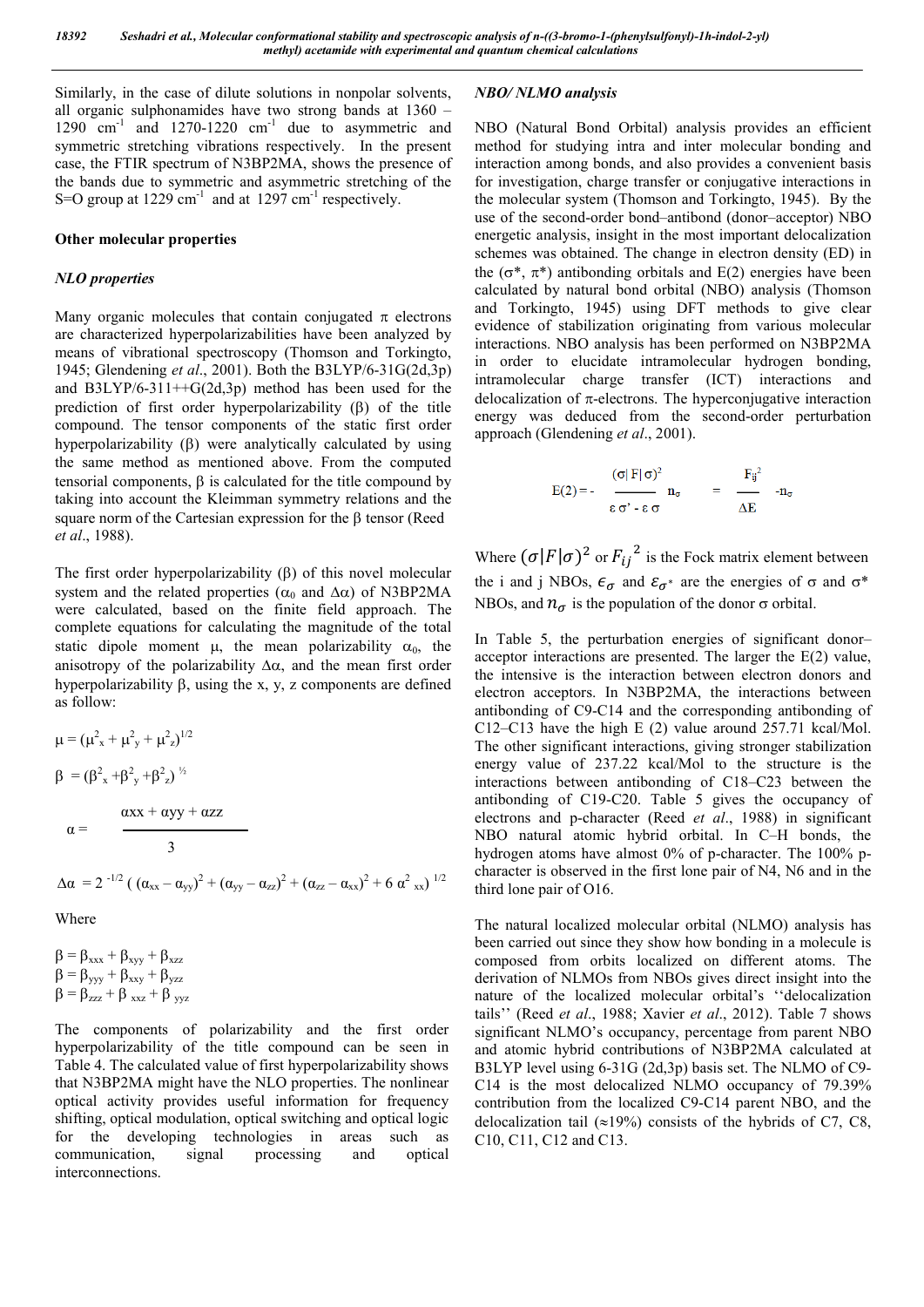| Parameters         | B3LYP/6-31G(2d,3p) | . .<br>B3LYP/6-311++G(2d,3p) | Parameters                       | $B3LYP/6-31G(2d,3p)$   | B3LYP/6-311++G(2d,3p)  |
|--------------------|--------------------|------------------------------|----------------------------------|------------------------|------------------------|
| $\mu_{\rm x}$      | 0.9074             | 0.8156                       | $\beta_{xxx}$                    | 466.939                | 529.632                |
| $\mu_y$            | 0.4724             | 0.4167                       | $\beta_{xxy}$                    | 162.884                | $-98.574$              |
| $\mu$ <sub>z</sub> | $-3.9794$          | $-4.2380$                    | $\beta_{xyy}$                    | $-70.264$              | 84.201                 |
| μ                  | 4.1088             | 4.7377                       | $\beta_{yyy}$                    | $-51.961$              | $-28.989$              |
| $\alpha_{xx}$      | 352.206            | 311.741                      | $\beta_{xxz}$                    | $-48.738$              | $-53.454$              |
| $\alpha_{xy}$      | $-1.553$           | $-4.117$                     | $\beta_{xyz}$                    | 2.094                  | 5.559                  |
| $\alpha_{\rm vv}$  | 274.150            | 204.792                      | $\beta_{yyz}$                    | $-8.497$               | 24.715                 |
| $\alpha_{xz}$      | 6.214              | 6.750                        | $\beta_{xzz}$                    | 2.867                  | 12.111                 |
| $\alpha_{vz}$      | 12.455             | 13.043                       | $\beta_{yzz}$                    | $-0.176$               | 3.607                  |
| $\alpha_{zz}$      | 73.712             | 88.437                       | $\beta_{zzz}$                    | $-2.073$               | 2.523                  |
| $\alpha_{\rm tot}$ | 233.356            | 201.646                      | $\beta_{\text{tot}}(\text{esu})$ | $1.43 \times 10^{-30}$ | $1.61 \times 10^{-30}$ |
| $\Delta \alpha$    | 658.932            | 811.132                      |                                  |                        |                        |



| Donor(i)       | Acceptor(J)                             | $E^2$ kcal/mol | $E(i)$ - $E(i)$ a.u | F(i,j)a.u |
|----------------|-----------------------------------------|----------------|---------------------|-----------|
| $LP(1)$ N4     | $\pi$ *C1-O3                            | 52.90          | 0.32                | 0.117     |
| LP(1)N6        | $\pi$ *C7-C8                            | 32.67          | 0.30                | 0.089     |
| LP(1)N6        | $\pi$ *C9-C14                           | 27.55          | 0.31                | 0.086     |
| $LP(3)$ O16    | $\sigma$ *N6-S15                        | 23.75          | 0.37                | 0.086     |
| $\pi$ *C7-C8   | $\pi$ *C9-C14                           | 165.85         | 0.01                | 0.061     |
| $\pi$ *C9-C14  | $\pi$ *C <sub>10</sub> -C <sub>11</sub> | 207.42         | 0.02                | 0.081     |
| $\pi$ *C9-C14  | $\pi$ *C12-C13                          | 257.71         | 0.01                | 0.081     |
| $\pi$ *C18-C23 | $\pi$ *C19-C20                          | 237.22         | 0.01                | 0.077     |
| $\pi$ *C18-C23 | $\pi$ *C21-C22                          | 211.89         | 0.01                | 0.085     |

 $a^{a}$  E(2) means energy of hyper conjugative interaction (stabilization energy).

b Energy difference between donor and acceptor i and j NBO orbitals.

 $\overrightarrow{F}(i, j)$  is the fork matrix element between i and j NBO orbitals.

#### **Table 6. Occupancy, percentage of p character of significant natural atomic hybrid of the natural bond orbital of N3BP2MA calculated at B3LYP/6-311++ G(2d,3p)**

| Bond         | ED(e)   | Hybrid                              | Atom            | $p_{.}\%$ |
|--------------|---------|-------------------------------------|-----------------|-----------|
| BD(2) C7-C8  | 1.8771  | $0.6760$ (sp1.00)C+0.7369(sp1.00)C  | C <sub>7</sub>  | 99.92     |
| BD(2)C9-C14  | 1.60940 | $0.7105$ (sp1.00)C+0.7037(sp1.00)C  | C9              | 99.97     |
| BD(2)C10-C11 | 1.71593 | $0.7045$ (sp1.00)C+0.7097(sp1.00)C  | C10             | 99.95     |
| BD(2)C18-C23 | 1.68005 | $0.7601$ (sp1.00)C+0.6498(sp1.00)C  | C18             | 99.98     |
| BD(2)C19-C20 | 1.65157 | $0.6983$ (sp1.00)C+0.7158(sp1.00)C  | C19             | 99.96     |
| BD(2)C21-C22 | 1.63734 | $0.7008(sp1.00)C+0.7134(sp1.00)C$   | C <sub>21</sub> | 99.96     |
| $LP(1)$ N4   | 1.69767 | p1.00                               | N <sub>4</sub>  | 99.72     |
| LP(1)N6      | 1.66327 | p1.00                               | N6              | 99.94     |
| $LP(3)$ O16  | 1.76772 | p1.00                               | O <sub>16</sub> | 99.68     |
| BD(2) C7-C8  | 0.31919 | $0.7369$ (sp1.00)C-0.6760(sp1.00)C  | C <sub>7</sub>  | 99.92     |
| BD(2)C9-C14  | 0.47635 | $0.7037$ (sp1.00) C-0.7105(sp1.00)C | C9              | 99.97     |
| BD(2)C10-C11 | 0.30065 | $0.7097$ (sp1.00)-0.7045(sp1.00)C   | C10             | 99.95     |
| BD(2)C18-C23 | 0.38319 | $0.6498$ (sp1.00)C-0.7601(sp1.00)C  | C18             | 99.98     |
| BD(2)C19-C20 | 0.30728 | $0.7158$ (sp1.00)-0.6983(sp1.00)C   | C19             | 99.96     |
| BD(2)C21-C22 | 0.31023 | $0.7134$ (sp1.00)C-0.7008(sp1.00)   | C <sub>21</sub> | 99.96     |

#### **Table 7. Significant NLMO's occupancies, percentage from parent NBO and atomic hybrid contributions of N3BP2MA calculated using B3LYP/6-311++G (2d,3p) basis set**

| Bond         | Occupancy | % from Parent NBO |                 | Hybrid contributions |
|--------------|-----------|-------------------|-----------------|----------------------|
|              |           |                   | Atom            | $\%$                 |
| BD(2)C9-C14  | 2.00000   | 79.39             | C7              | 2.540                |
|              |           |                   | C8              | 2.068                |
|              |           |                   | C10             | 6.279                |
|              |           |                   | C11             | 2.068                |
|              |           |                   | C12             | 3.214                |
|              |           |                   | C13             | 3.563                |
| BD(2)C19-C20 | 2.00000   | 81.9060           | C18             | 3.389                |
|              |           |                   | C <sub>21</sub> | 8.124                |
|              |           |                   | C <sub>22</sub> | 2.083                |
|              |           |                   | C23             | 4.387                |
| BD(2)C21-C22 | 2.00000   | 80.1715           | C18             | 4.446                |
|              |           |                   | C19             | 4.171                |
|              |           |                   | C20             | 4.194                |
|              |           |                   | C <sub>23</sub> | 6.549                |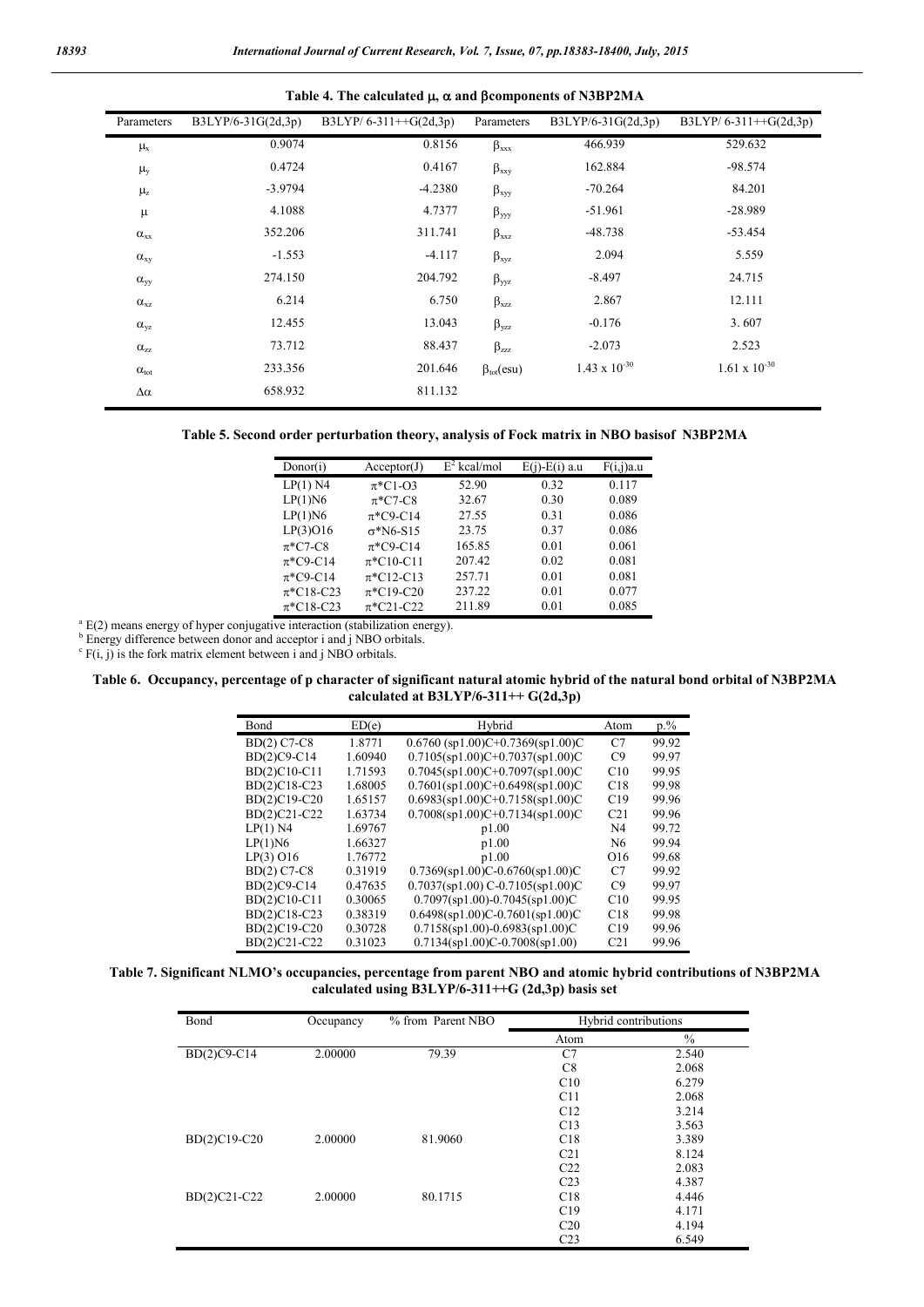#### *Molecular electrostatic potential*

Molecular electrostatic potential and electrostatic potential **is** useful quantities to illustrate the charge distributions of molecules and used to visualize variably charged regions of a molecule. Therefore, the charge distributions can give information about how the molecules interact with another molecule. The molecular electrostatic potential is widely used as a reactivity map displaying most probable regions for the electrophilic attack of charged point-like reagents on organic molecules (Politzer and Truhlar, 1981). The molecular electrostatic potential V (r) that is created in the space around a molecule by its nuclei and electrons is well established as a guide to molecular reactive behavior. It is defined by:

$$
V(r) = \sum_{A} \frac{Z_A}{(R_A - r)} - \int \frac{\rho(r')}{(r' - r)} dr'
$$

in which  $Z_A$  is the charge of nucleus A, located at  $R_A$ ,  $\rho(r)$  is the electron density function of the molecule and r' is the dummy integration variable (Politzer *et al*., 1985). At any given point  $r(x, y, z)$  in the vicinity of a molecule, the molecular electrostatic potential (MEP), V(r) is defined in terms of the interaction energy between the electric charge generated from the molecule's electrons and nuclei and a positive test charge (a proton) located at r (Politzer and Murray, 2002).

charges contribution or positive charges contribution. Accordingly, it is possible to identify regions more susceptible to an approximation of electrophilic molecules or nucleophilic molecules, so the molecular electrostatic potential map is commonly used as reactivity map. To predict regions more susceptible to approximation of either electrophiles or nucleophiles, MESP was calculated at the B3LYP/6-31G  $(2d,3p)$  is shown in Fig. 5. The importance of total electron density surface mapped with the electrostatic potential lies in the fact that it simultaneously displays molecular size, shape, as well as positive or negative electrostatic potential regions in terms of color grading and is very useful in research of molecular structure with its physiochemical property relationship (Okulik and Jubert, 2005).

The different values of the electrostatic potential are represented by different colors. The range values for the color scale of the mapped MESP should be symmetrical to allow easy identification of negative (red) and the positive (blue) potential regions. The use of a symmetrical potential scale values eases the recognition of positive, zero or negative regions. In GaussView visualizing program (Rauhut and Pulay, 1995) the following spectral color scheme is used. So potential increases in the order: red < orange < yellow < green  $\leq$  cyan  $\leq$  blue. Therefore red indicates negative regions, blue indicates positive regions, while green appears over zero electrostatic potential regions.



**Fig. 4. Comparative (a) Experimental and (b) Theoretical Raman spectra of N3BP2MA**

In the graphic of total electron density surface mapped with the electrostatic potential, the sign of the electrostatic potential in a surface region is determined by the predominance of negative It is accepted that the negative (red) and the positive (blue) potential regions in the mapped MESP represent regions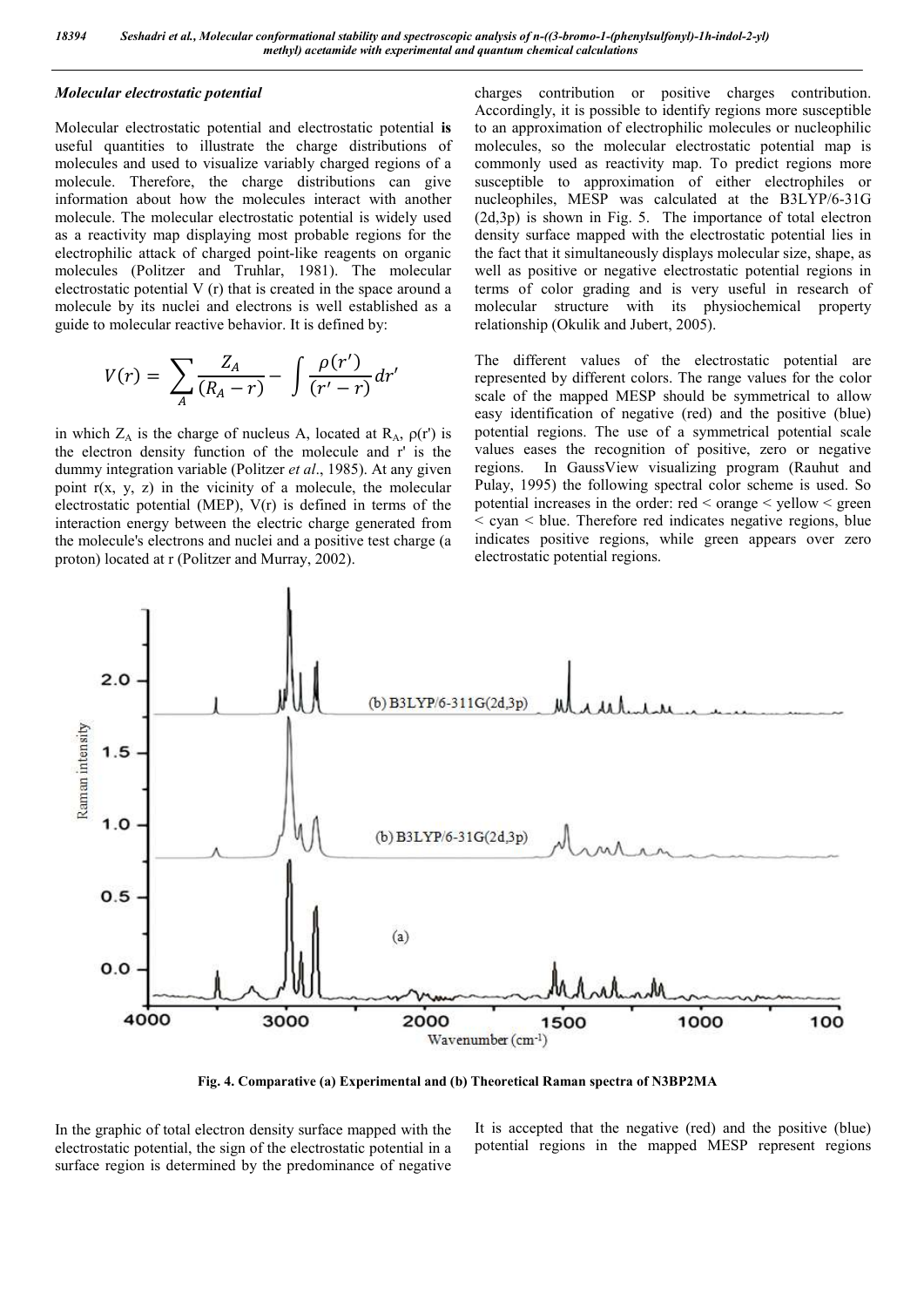susceptible to approach electrophilic molecules or nucleophilic molecules, respectively.



**Fig.5. Molecular electrostatic potential of N3BP2MA**

It can be seen that the most possible sites for electrophilic attack is H15. Negative regions of the studied molecule are found around the C5, C6 and C7 atoms indicating a possible site for nucleophilic attack. According to these calculated results, the MEP map shows that the negative potential sites are on electronegative atoms as well as the positive potential sites are around the hydrogen atoms. The contour map provides a simple way to predict how different geometries could interact and is shown in Fig. 6.



**Fig. 6. The contour map of electrostatic potential of the total density of N3BP2MA**

#### *Mulliken Charge distribution*

The Mulliken populations show one of the simplest pictures of charge distribution. The Mulliken charges provide net atomic populations in the molecule while electrostatic potentials yield the electric field out of the molecule produced by the internal charge distribution. Thus, in the reactivity studies, Mulliken populations and MESP are complementary tools, and correlation between the schemes is expected (Mulliken, 1955). However, Mulliken population analysis requires very careful because problems as large changes of the calculated atomic charges with small changes in the bases used and the overestimation of the covalent character of a bond are common. So, in general, the absolute magnitude of the atomic charges has little physical meaning, on the other hand, their relative values can offer valuable information. The Mulliken charge distribution of the molecule was calculated at B3LYP level with  $6-31G$   $(d,p)$  and  $6-311++G(d,p)$  basis sets. Mulliken charge distribution graphically and structurally is shown in Figs. 7 & 8. The total atomic charges of N3BP2MA using B3LYP/6-31G(2d,3p) and B3LYP/6-311++G(2d,3p) methods were listed in Table 8.



**Fig. 7. Histogram of calculated Mullikan atomic charges of N3BP2MA**



**Fig. 8. Structural charge distribution of N3BP2MA**

For Mulliken charge distribution, the GaussView adopts the follow colors scheme: bright red for more negative charge and bright green for a more positive charge. The red hues illustrate negative charges while green hues expose positive charges. The charge distribution of the compound shows that carbon atom (C18) attached with sulphur and carbon atoms has negative charges. All the hydrogen atoms have positive Mulliken charges. The atom C1 has the highest Mulliken charge (0.574488) when compared to other atoms. The Suplhur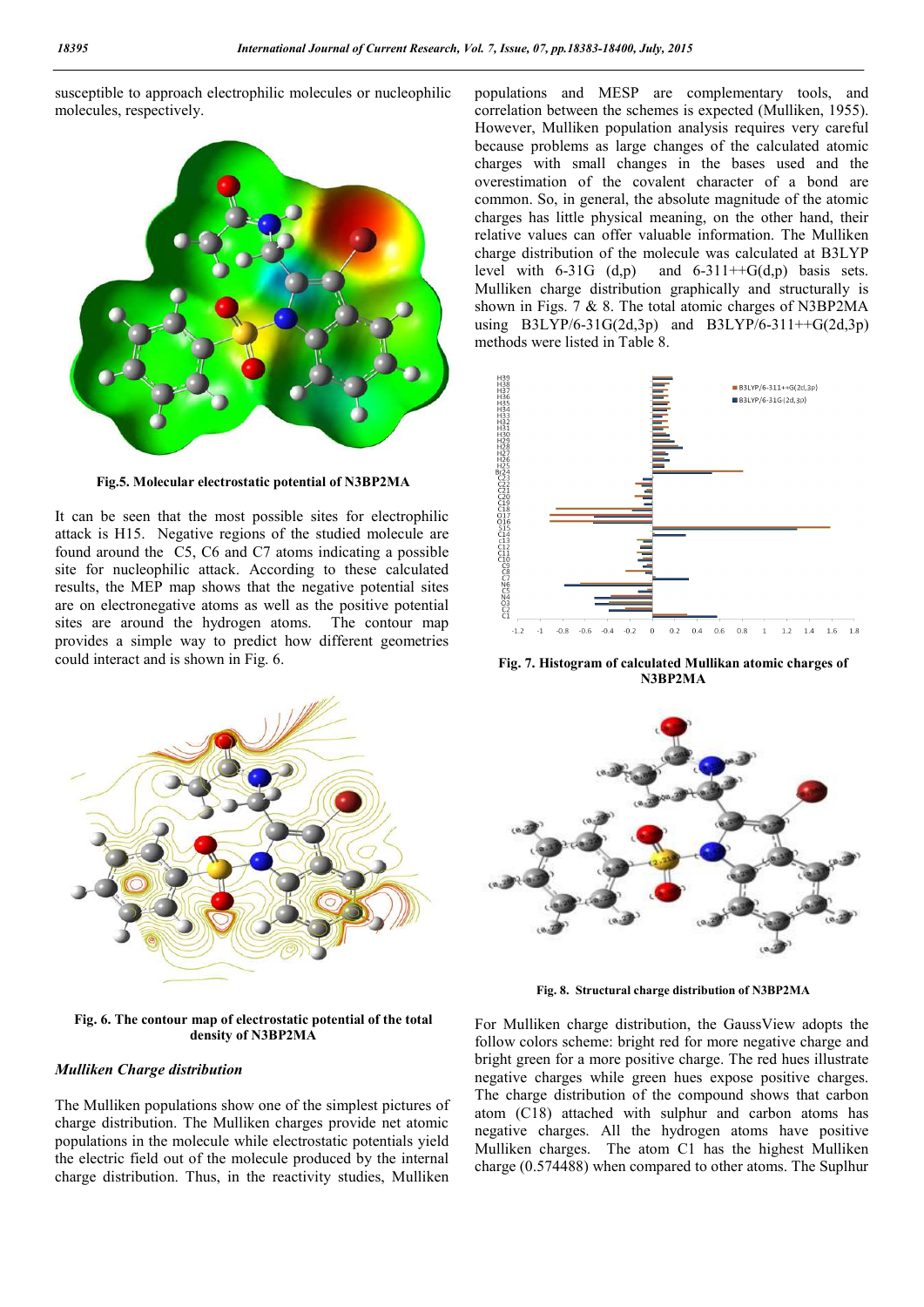element present in the compound S15 has a maximum positive value of 1.585617. The nitrogen (N6) atoms are much more negative charge than the other atoms. The smallest Mulliken charge value  $(-0.373985)$  was obtained for N4 atom. The Mulliken charge distribution and the MESP information are concordant.

#### *Global and local reactivity descriptors*

The Highest Occupied Molecular Orbitals (HOMOs) and Lowest–Lying Unoccupied Molecular Orbitals (LUMOs) are named as Frontier molecular orbitals (FMOs). The energy gap between the HOMOs and LUMOs is the critical parameters in determining molecular electrical transport properties helps in the measure of electron conductivity. To understand the bonding feature of the title molecule, the plot of the Frontier orbitals, the highest occupied molecular orbital HOMO and lowest unoccupied molecular orbital LUMO as shown in Fig. 9. The HOMO shows that the charge density localized mainly on carbonyl and amine group where as LUMO is localized on ring system. Gauss-Sum 2.2 Program (Boyle *et al*., 2008) has been used to calculate group contributions to the molecular orbitals and prepare the density of the state (DOS) as shown in Fig. 10. The DOS spectra were created by convoluting the molecular orbital information with GAUSSIAN curves of the unit height.

By using HOMO and LUMO energy values for a molecule, the global chemical reactivity descriptors of molecules such as hardness, chemical potential, softness, electronegativity and electrophilicity index as well as local reactivity have been defined (Parr *et al*., 1999; Chattaraj *et al*., 2003; Parr *et al*., 1978; Parr *et al*., 1983; Parr *et al*., 1991). Pauling introduced the concept of electronegativity as the power of an atom in a molecule to attract electrons to it. Hardness  $(n)$ , chemical potential  $(\mu)$  and electronegativity  $(\chi)$  and softness are defined follows.

$$
\eta = \frac{1}{2} \left( \frac{\partial_2 E}{\partial N_2} \right) V(r) = \frac{1}{2} \left( \frac{\partial \mu}{\partial N} \right) V(r)
$$
  

$$
\mu = \left( \frac{\partial E}{\partial N} \right) V(r)
$$
  

$$
\chi = -\mu = -\left( \frac{\partial E}{\partial N} \right) V(r)
$$

Where E and V (r) are electronic energy and external potential of an N-electron system respectively. Softness is a property of a molecule that measures the extent of chemical reactivity. It is the reciprocal of hardness.

|  | Table 8. Mullikan atomic charges table of N3BP2MA |  |
|--|---------------------------------------------------|--|
|  |                                                   |  |

| Atom | $B3LYP/ 6-31G(2d,3p)$ | $B3LYP/6-311++G(2d,3p)$ | Atom | $B3LYP/6-31G(2d,3p)$ | B3LYP/6-311++G(2d,3p) |
|------|-----------------------|-------------------------|------|----------------------|-----------------------|
| С    | 0.574488              | 0.308706                | C    | $-0.072493$          | $-0.055714$           |
|      | $-0.388436$           | $-0.242417$             | C    | $-0.097093$          | $-0.152704$           |
| 0    | $-0.514719$           | $-0.385570$             | C    | $-0.085224$          | 0.006153              |
| N    | $-0.517390$           | $-0.373985$             | Br   | $-0.128683$          | 0.806072              |
|      | $-0.125265$           | 0.004706                | Η    | 0.102381             | 0.102874              |
| N    | $-0.784547$           | $-0.644055$             | Η    | 0.152438             | 0.104554              |
|      | 0.323756              | 0.027718                | H    | 0.137020             | 0.117897              |
| ◡    | $-0.062145$           | $-0.240330$             | Η    | 0.267451             | 0.231828              |
|      | 0.084416              | $-0.050191$             | Η    | 0.196671             | 0.155820              |
|      | $-0.130315$           | $-0.086081$             | Η    | 0.152379             | 0.120388              |
|      | $-0.090837$           | $-0.141734$             | Η    | 0.094688             | 0.145239              |
|      | $-0.109729$           | $-0.109688$             | Η    | 0.082121             | 0.135119              |
|      | $-0.081236$           | $-0.138568$             | Η    | 0.087375             | 0.136326              |
|      | 0.295784              | 0.020034                | H    | 0.128130             | 0.161680              |
| S    | 1.288529              | 1.585617                | Η    | 0.131463             | 0.151885              |
| O    | $-0.528675$           | $-0.914853$             | Η    | 0.097775             | 0.142589              |
| О    | $-0.520057$           | $-0.916191$             | Η    | 0.093025             | 0.138166              |
|      | $-0.180122$           | $-0.861344$             | Η    | 0.108150             | 0.151509              |
|      | $-0.074685$           | $-0.010377$             | Η    | 0.180491             | 0.179817              |
|      | $-0.086879$           | $-0.161459$             |      |                      |                       |



**Fig. 9. Frontier molecular orbital N3BP2MA**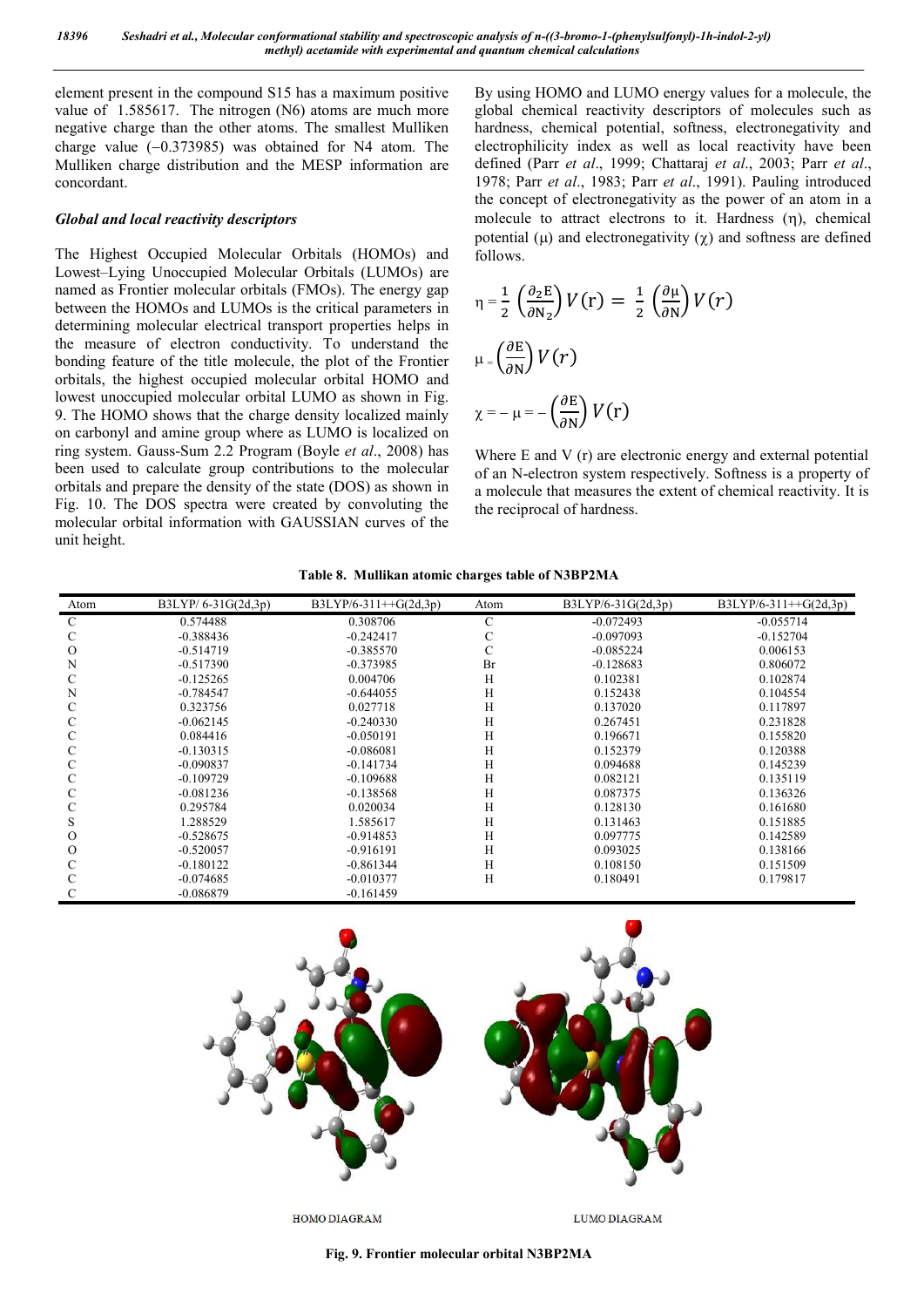$$
S=\frac{1}{\eta}
$$

Using Koopman's theorem for closed-shell molecules,  $\eta$ ,  $\mu$ and  $\chi$  can be defined as

$$
\eta = \frac{I - A}{2} \mu = \frac{-(I + A)}{2} \chi = \frac{I + A}{2}
$$

Where A and I are the ionization potential and electron affinity of the molecules respectively. The ionization energy and electron affinity can be expressed through HOMO and LUMO orbital energies as  $I = -E_{HOMO}$  and  $A = -E_{LUMO}$ . Electron affinity refers to the capability of a ligand to accept precisely one electron from a donor. The ionization potential calculated by  $B3LYP/6-31G(2d,3p)$  and  $B3LYP/6-311++G(2d,3p)$ methods for N3BP2MA is 7.8119 eV and 4.6017 eV respectively. Considering the chemical hardness, large HOMO–LUMO gap means a hard molecule and small HOMO–LUMO gap means a soft molecule.

One can also relate the stability of the molecule to hardness, which means that the molecule with least HOMO–LUMO gap means it, is more reactive. Recently Parr *et al*. (1999) has defined a new descriptor to quantify the global electrophilic power of the molecule as an electrophilicity index  $(\omega)$ , which defines a quantitative classification of the global electrophilic nature of a molecule Parr *et al*. (1999) have proposed electrophilicity index  $(\omega)$  as a measure of energy, lowering due to maximal electron flow between donor and acceptor. They defined electrophilicity index (x) as follows:

$$
\omega = \frac{\mu^2}{2}
$$

Using the above equations, the chemical potential, hardness and electrophilicity index have been calculated for N3BP2MA and their values are shown in Table 9. The usefulness of this new reactivity quantity has been recently demonstrated in understanding the toxicity of various pollutants in terms of their reactivity and site selectivity (Parthasarathi *et al*., 2004; Parthasarathi *et al*., 2004; Parthasarathi *et al*., 2003; Irikura, 2002). The calculated value of electrophilicity index describes the biological activity of N3BP2MA.





| Molecular properties         | B3LYP          |                   | Molecular properties              | B3LYP          |                   |
|------------------------------|----------------|-------------------|-----------------------------------|----------------|-------------------|
|                              | $6-31G(2d,3p)$ | $6-311++G(2d,3p)$ |                                   | $6-31G(2d,3p)$ | $6-311++G(2d,3p)$ |
| $E_{HOMO}(eV)$               | -8.8922        | $-5.9628$         | Chemical hardness $(n)$           | 3.9046         | 2.3008            |
| $E_{LIMO}(eV)$               | $-1.0830$      | $-1.3611$         | Sofiness(S)                       | 0.2561         | 0.4346            |
| $E_{HOMO-LUMO}$ gap $(eV)$   | 7.8119         | 4.6017            | Chemical potential( $\mu$ )       | $-4.9876$      | $-3.6619$         |
| Ionisation potential(I) $eV$ | 8.8922         | 5.9628            | Electronegativity $(\gamma)$      | 4.9876         | 3.6619            |
| Electron affinity $(A)eV$    | .0830          | 1.3611            | Electrophilicity index $(\omega)$ | 12.4380        | 6.7048            |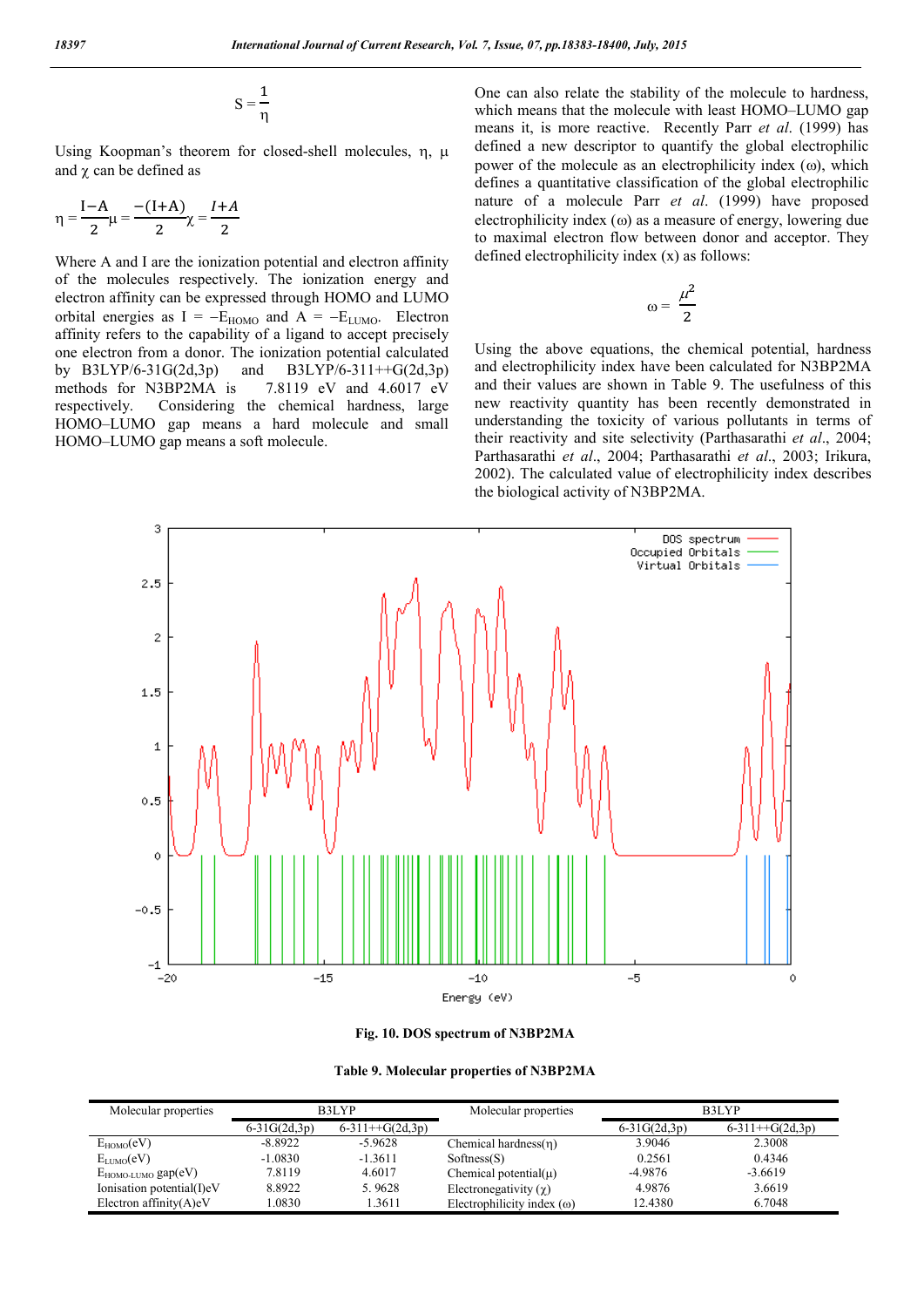| T (K)  | $S$ (J/mol.K) |         | $Cp$ (J/mol.K) |        | $ddH$ ( $kJ/mol$ ) |        |
|--------|---------------|---------|----------------|--------|--------------------|--------|
| 100    | 430.41        | 417.45  | 154.94         | 151.58 | 9.93               | 9.82   |
| 200    | 568.21        | 551.11  | 253.92         | 248.41 | 30.37              | 30.03  |
| 298.15 | 687.99        | 667.28  | 352.53         | 344.88 | 60.14              | 59.46  |
| 300    | 690.18        | 669.41  | 354.36         | 346.67 | 60.79              | 60.10  |
| 400    | 805.25        | 781.01  | 448.10         | 438.38 | 101.02             | 99.88  |
| 500    | 914.02        | 886.51  | 527.07         | 515.63 | 149.91             | 148.22 |
| 600    | 1015.96       | 985.38  | 590.69         | 577.87 | 205.92             | 203.59 |
| 700    | 1110.99       | 1077.55 | 641.76         | 627.83 | 267.63             | 264.61 |
| 800    | 1199.49       | 1163.39 | 683.27         | 668.44 | 333.95             | 330.18 |
| 900    | 1282.00       | 1243.41 | 717.52         | 701.95 | 404.04             | 399.47 |
| 1000   | 1359.13       | 1318.22 | 746.15         | 729.96 | 477.27             | 471.88 |





**Fig. 11. Thermodynamical properties of N3BP2MA by B3LYP/6-31G(2d,3p) and B3LYP/6-311++G(2d,3p)**

## *Temperature dependence of thermodynamic properties*

The statistical thermodynamics, like the standard thermodynamic functions such as heat capacity, entropy and enthalpy were calculated using perl script THERMO.PL (Irikura, 2002) and are listed in Table 10. As observed from the Table 7, the values of  $C_P$ , H and S all increase with the increase of temperature from 100 to 1000 K, which is attributed to the enhancement of the molecular vibration as the temperature increases. The correlation equations between heat capacity  $(C<sup>°</sup>pm)$ , entropy $(S<sup>°</sup>_{m})$ , enthalpy  $(H<sup>°</sup>_{m})$  changes and temperatures were fitted by quadratic formulas and the corresponding fitting factors  $(R^2)$  for these thermodynamic properties are 0.9999, 0.9998 and 0.9998, respectively. The corresponding fitting equations are as follows and the correlation graphs of those shown in Fig. 11.

 $S^{o}m = 240.03433 + 0.7328 T - 1.79433 \times 10^{-4} T^{2} (R^{2} = 0.9999)$  $C<sup>o</sup>$ pm = 15.26587+0.65639 T -2.82786×10<sup>-4</sup> T<sup>2</sup> (R<sup>2</sup> = 0.9998)  $H<sup>o</sup><sub>m</sub> = -7.65942+0.08696 T +1.73344 \times 10<sup>-4</sup> T<sup>2</sup> (R<sup>2</sup> = 0.9998)$ 

All the thermodynamic data provide helpful information to further study of the title compounds. They compute the other

thermodynamic energies according to the relationship of thermodynamic functions and estimate directions of chemical reactions according to the second law of thermodynamics in thermo chemical field.

Notice: all thermodynamic calculations were done in gas phase and they could not be used in solution.

#### **Conclusion**

A complete structural, thermodynamic, first-order hyperpolarizability, Mulliken population analysis, vibrational and electronic investigations of N3BP2MA have been carried out with FTIR and FT-Raman spectroscopic technique along with a DFT/B3LYP method with different basis sets. The gas phase structure and conformational properties of N3BP2MA and its conformers were determined by quantum chemical calculations. It is found that molecule has twelve conformers. The equilibrium geometries and harmonic frequencies of N3BP2MA was determined and analyzed at the DFT level utilizing B3LYP/6-31G(2d,3p) and B3LYP/6-311++G(2d,3p) basis set, giving allowance for the lone pairs through diffuse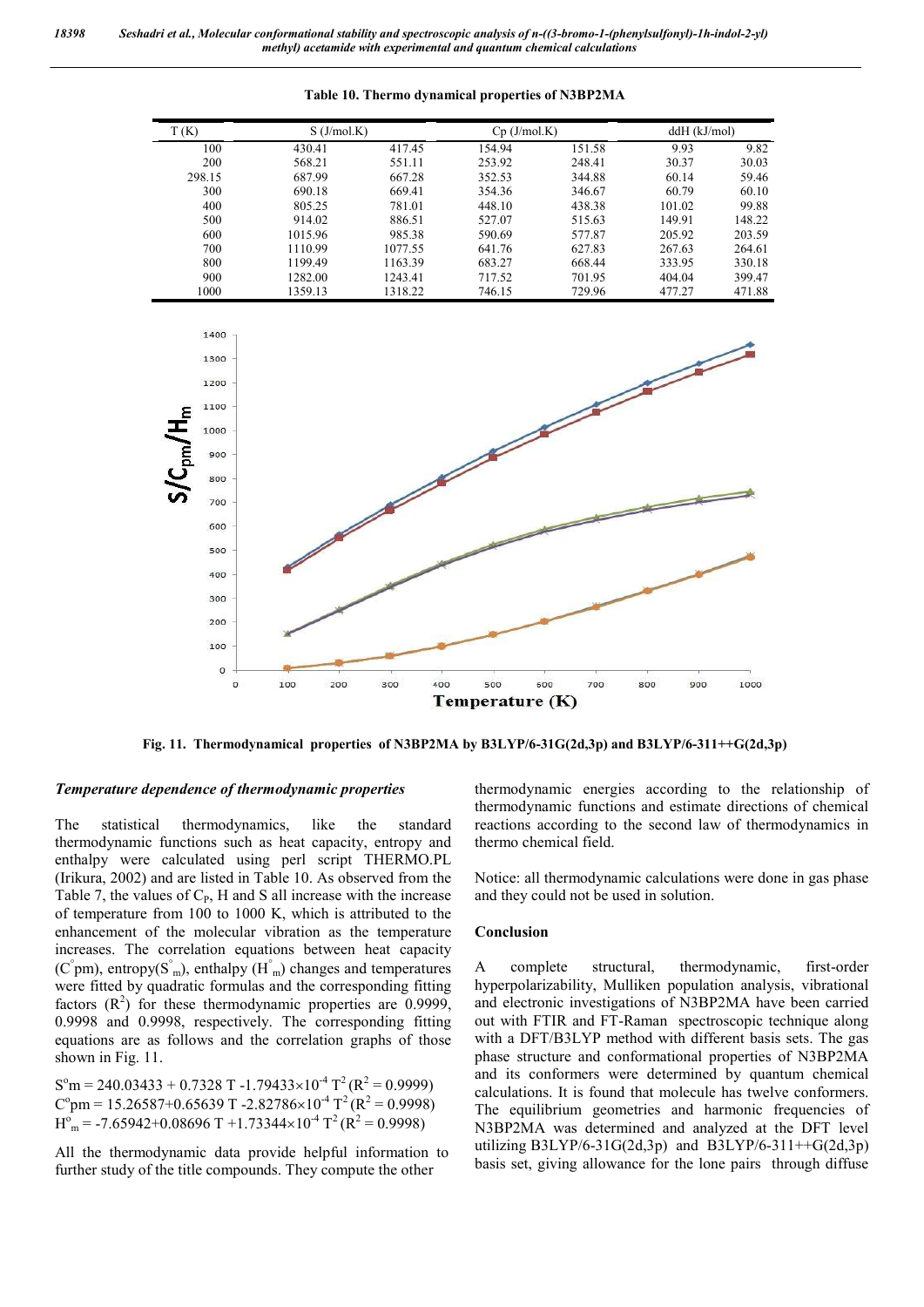functions. The difference between observed and calculated wavenumber values of the most of the fundamental modes is very small. Any discrepancy noted between the observed and the calculated vibrational band assignments may be due to the fact that the calculations have been actually done on a single molecule in the gaseous state contrary to the experimental values recorded in the presence of intermolecular interactions. The various intramolecular interactions that are responsible for the stabilization of the molecule was revealed by the natural bond orbital analysis. The lowering of HOMO and LUMO energy gap clearly explicates the charge transfer interactions taking place within the molecule.

## **REFERENCES**

- Abkowicz-Bienko A.J., Z. Latajka, D.C. Bienko, D. Michalska, Chem. Phys. (1999), 250: 123.
- Andreani A., M. Granaiola, A. Leoni, A. Locatelli, R. Morigi, M. Rambaldi, G. Giorgi, L. Salvini, V. Garaliene (2001). Anticancer Drug. Des. 16, 167–174.
- Becke A.D., J. Chem. Phys. 98 (1993) 5648–5652.
- Chattaraj P.K., B. Maiti, U. Sarkar, J. Phys. Chem. A107 (2003) 4973–4975.
- Collins G.E., L.S. Chori, J.H. Chllahan, *J. Am. Chem. Soc*., 1998:120;1474.
- Fogarasi G., P. Pulay, J.R. Durig (Eds.), Vibrational Spectra and Structure, vol. 14, Elsevier, Amsterdam, 1985, p. 125 (Chapter 3).
- Fogarasi G., X. Zhou, P.W. Taylor, P. Pulay, J. Am. Chem. Soc. 114 (1992) 8191–8201.
- Frisch A., A.B. Nielson, A.J. Holder, Gaussview Users Manual, Gaussian Inc., Pittsburgh, PA, 2000.
- Frisch M.J., G.W. Trucks, H.B. Schlegel, G.E. Scuseria, M.A. Robb, J.R. Cheeseman, J.A. Montgomery Jr., T. Vreven, K.N. Kudin, J.C. Burant, J.M. Millam, S.S.Iyengar, J. Tomasi, V. Barone, B. Mennucci, M. Cossi, G. Scalmani, N. Rega, G.A.Petersson, H. Nakatsuji, M. Hada, M. Ehara, K. Toyota, R. Fukuda, J. Hasegawa,M. Ishida, T. Nakajima, Y. Honda, O. Kitao, H. Nakai, M. Klene, X. Li, J.E. Knox, H.P. Hratchian, J.B. Cross, V. Bakken, C. Adamo, J. Jaramillo, R. Gomperts, R.E. Stratmann, O. Yazyev, A.J. Austin, R. Cammi, C. Pomelli, J.W. Ochterski, P.Y. Ayala, K.Morokuma, G.A. Voth, P. Salvador, J.J. Dannenberg, V.G. Zakrzewski, S. Dapprich,A.D. Daniels, M.C. Strain, O. Farkas, D.K. Malick, A.D. Rabuck, K. Raghavachari, J.B. Foresman, J.V. Ortiz, Q. Cui, A.G. Baboul, S. Clifford, J. Cioslowski, B.B. Stefanov, G. Liu, A. Liashenko, P. Piskorz, I. Komaromi, R.L. Martin, D.J. Fox, T. Keith, M.A. Al-Laham, C.Y. Peng, A. Nanayakkara, M. Challacombe, P.M.W. Gill, B. Johnson, W. Chen, M.W. Wong, C. Gonzalez, J.A. Pople Gaussian 03W Program, Gaussian Inc., Wallingford, CT, 2004.
- Glendening E.D., J.K. Badenhoop, A.E. Reed, J.E. Carpenter, J.A. Bohmann, C.M.Morales, F. Weinhold, NBO 5.0, Theoretical Chemistry Institute, University of Wisconsin, Madison, 2001.
- Gunasekaran S. , P. Kumaresan, K. Manoharan, S. Mohan, Asian J. Chem. (1994), 6, 821- 826
- Gunasekaran S., R.K. Natarajan, K. Santhosam, *Asian J. Chem*., 2003:15;1347
- Gunasekaran S., R.K. Natarajan, R. Rathika, D. Syamala, *Ind . J. Phys*. 79(2005) 509- 515.
- Gunasekaran S., S. Seshadri, S. Muthu, S. Kumaresan, R. Arunbalaji, Spectrochim. Acta A 70 (2008) 550- 556.
- Gunasekaran S., U.Ponnambalam, S. Muthu, L. Mariappan, *Asian J. Phys*.,(2003),16,1,51.
- Irikura K.K, THERMO.PERL Script, National Institute of Standards and Technology, 2002.
- Jong Rack Sohn, Won Cheon Park, Bull. Korean Chem. Soc., (2001),22,12,1297-1298.
- Krishnakumar V., R. John Xavier, Indian J. Pure Appl. Phys. 41 (2003) 597–602.
- Krishnakumar V., V. Balachandran, *Spectrochim. Acta*, A 61**(**2005)1811-1819.
- Krishnakumar V., V.N. Prabavathi, Spectrochim. Acta, Part A 71 (2008) 449– 457.
- Lee C., W. Yang, R.G. Parr, Phys. Rev. B37 (1988) 785–789.
- MOLVIB (V.7.0): Calculation of Harmonic Force Fields and Vibrational Modes of Molecules, QCPE Program No. 807, 2002.
- MOLVIB (V.7.0): Calculation of Harmonic Force Fields and Vibrational Modes of Molecules, QCPE Program No. 807, 2002.
- Mulliken R.S., J. Chem. Phys. 23 (1955) 1833–1841.
- O' Boyle N.M., A.L. tenderholt, K.M. langer, J. Comput. Chem. 29 (2008) 839–845.
- Okulik N., A.H. Jubert, Internet Electron, J. Mol. Des. 4 (2005) 17–30.
- Parr R.G., L. Szentpaly, S. Liu, J. Am. Chem. Soc. 121 (1999) 1922–1924.
- Parr R.G., P.K. Chattraj, J. Am. Chem. Soc. 113 (1991) 1854– 1855.
- Parr R.G., R.A. Donnelly, M. Levy, W.E. Palke, J. Chem. Phys. 68 (1978) 3801–3807.
- Parr R.G., R.G. Pearson, J. Am. Chem. Soc. 105 (1983) 7512– 7516.
- Parthasarathi R., J. Padmanabhan, M. Elango, V. Subramanian, P. Chattaraj, Chem. Phys. Lett. 394 (2004) 225–230.
- Parthasarathi R., J. Padmanabhan, V. Subramanian, B. Maiti, P. Chattaraj, Curr.Sci. 86 (2004) 535–542.
- Parthasarathi R., J. Padmanabhan, V. Subramanian, U. Sarkar, B. Maiti, P.Chattaraj, Internet Electron. J. Mol. Des. 2 (2003) 798–813.
- Politzer P., D.G. Truhlar (Eds.), Chemical Application of Atomic and Molecular Electrostatic Potentials, Plenum, New York, 1981.
- Politzer P., J.S. Murray, Theor. Chem. Acc. 108 (2002) 134– 142.
- Politzer P., P.R. Laurence, K. Jayasuriya, Molecular electrostatic potentials: an effective tool for the elucidation of biochemical phenomena, in: J. McKinney (Ed.), Structure Activity Correlation in Mechanism Studies and Predictive Toxicology, Environ. Health Perspect, vol. 61, 1985, pp. 191–202.
- Pomarnacka E., I. Kozlarska-Kedra, (2003). Il Farmaco, 58, 423–429.
- Pulay P., G. Fogarasi, G. Pongor, J.E. Boggs, A. Vargha, J. Am. Chem. Soc. 105 (1983) 7037-7047.
- Puviarasan N., V. Arjunan, S. Mohan, Turk. J. Chem. 26 (2002) 323–334.